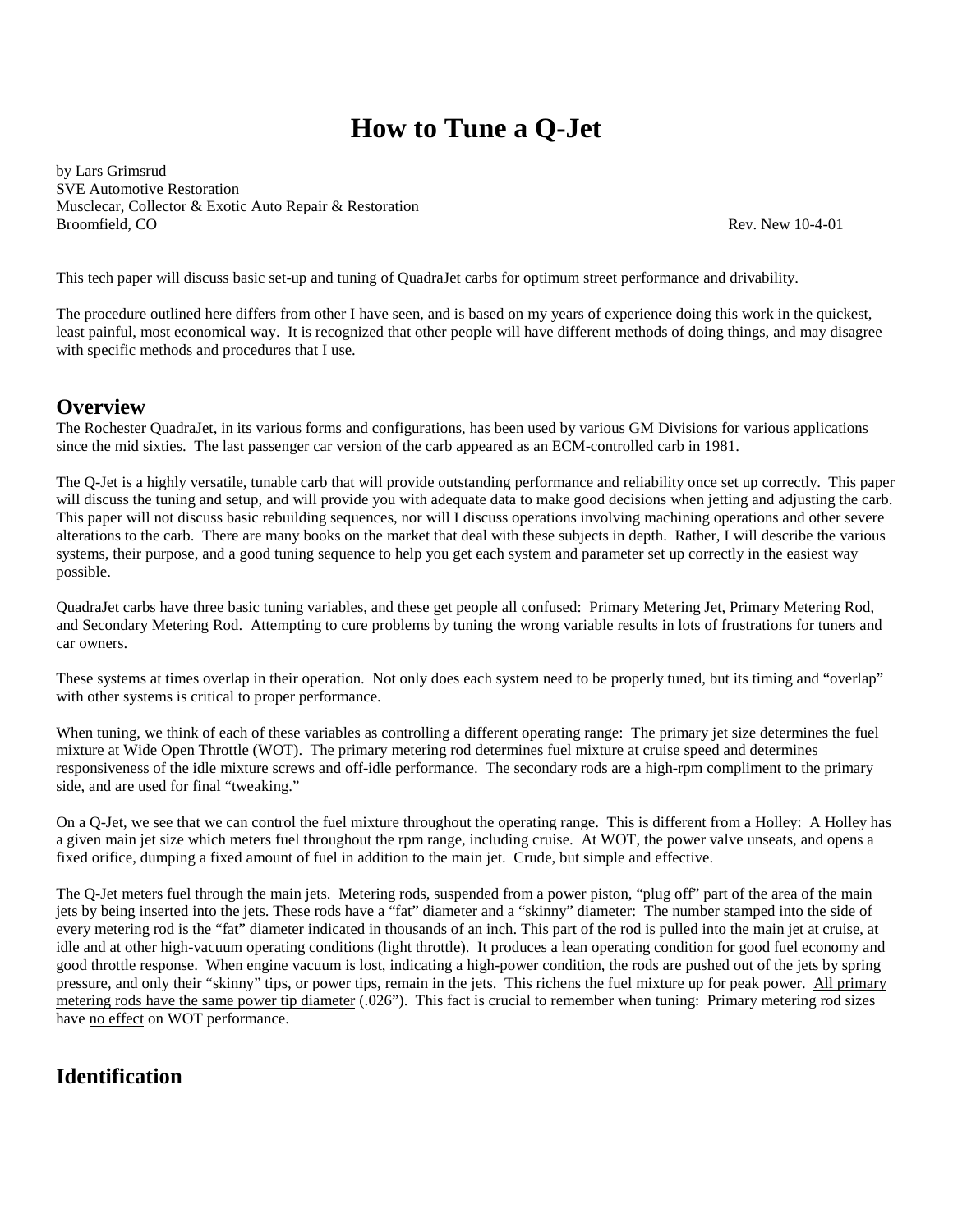Q-Jets are identified by a number stamped into the Float Bowl casting on the driver's side of the car just above the secondary throttle linkage. If the carb is a Carter manufactured under license froom Rochester, the number will be inside a round metal foil tag on the driver's side of the carb just above the primary throttle linkage.



**Metering Area**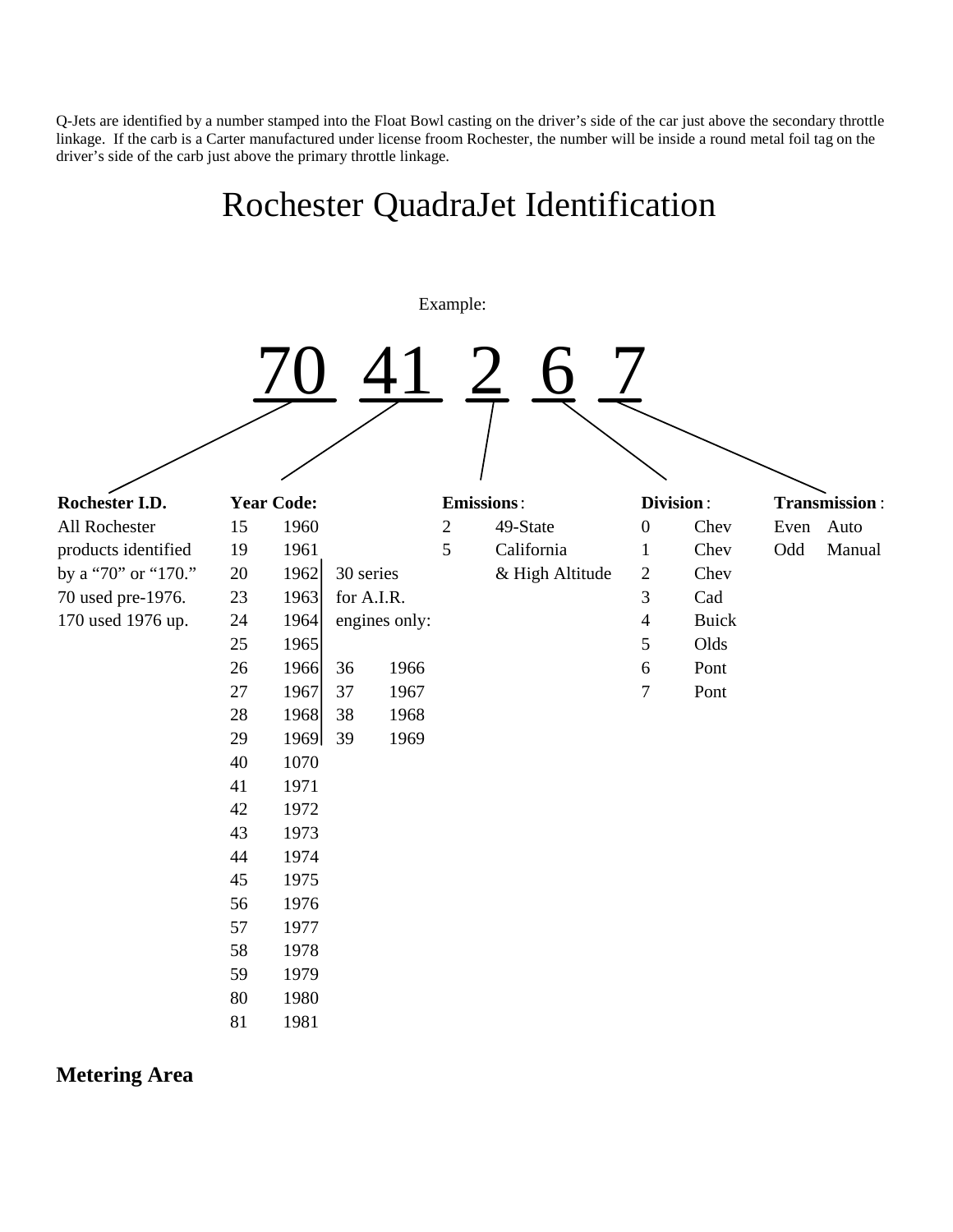WOT fuel mixture is controlled only by the main jet size. Performance at cruise and at idle is then controlled by the rods. We can establish each of these mixtures independently of the other by knowing and understanding the concept of Metering Area.

Jet and rod sizes are always referred to by their diameter in thousands of an inch. But fuel flow doesn't "see" diameters: The fuel "sees" the total metering *area*. So we must convert the diameter into a resulting area. We remember that the formula for area is  $\pi r^2$ . Thus a jet with a diameter of .070" has a metering area of:

Radius =  $\frac{1}{2}$  diameter

 $Radius = .035"$ 

 $\pi$ .035<sup>2</sup> = .00384"

Thus, the metering area of a #70 jet is 3.84 thousands of a square inch.

But wait! There is a rod inserted into the jet, so we must subtract the *area* of the rod. Let's say we have a #40 rod in that #70 jet. The area of the rod is:

Radius =  $\frac{1}{2}$  diameter

Radius  $= .020$ "

 $\pi$ .020<sup>2</sup> = 00125"

Thus, the area that a #40 rod "plugs off" is 1.25 thousands of a square inch.

The resulting metering area of the #70/#40 combination is thus 3.84 minus 1.25. The total metering area is 2.59 thousands of a square inch. This is the metering area of this rod/jet combination with the rod fully inserted in the jet. In other words, this is the metering area at cruise speed and at idle.

To see the metering area at WOT, we know that all rods have a .026" diameter power tip. So we run the same calculation for a .026" diameter rod inserted in the jet.

It is these numbers that we will use in all comparisons when making jet changes. We will use these numbers also to look at the *percent* differences in jet changes.

So that you won't need to run around with a calculator, my Carb Listing in Table 1 shows the metering areas for every carb listing at both cruise and at WOT. The number is the metering area in thousands of an inch for a single jet/rod in the carb. This number is effectively how rich/lean the carb is really jetted, and you can directly compare these numbers to see how the various carbs were set up by the factory. By dividing one area into another area, you can see the percentage difference in the jetting.

Figure 2 is a table showing you what the metering area is for every possible jet/rod combination. Each grouping of jets starts off with the rod power tip diameter of .026" so you can see the WOT metering area of that jet size. It then jumps to the first usable rod size.

#### **Tech Tip #1**

Before you go trying to fix all the errors of the previous carb tuner, set your carb up to the stock spec for your carb part number. A carb jetted and set up to its stock specs will usually run pretty good on just about any application, and this gives you a good starting point. From there, you can start doing refinements as outlined in this paper.

The carb number on a Q-Jet is usually stamped into the bowl casting on the driver's side of the carb in the area above the secondary throttle shaft. The number starts with either "70…" or "170…". If the carb is a Q-Jet manufactured under license by Carter, it will sometimes have the carb number stamped into a foil circle on the driver's side of the bowl just above the primary throttle shaft.

The carb listing (Figure 1) is a partial listing of popular Pontiac and Chevy Q-Jets that I have compiled over the years. It is not a complete listing of every carb used by Chevy or Pontiac. Most notably, I have very few of the truck carbs listed, yet there are many truck carbs running around on passenger cars.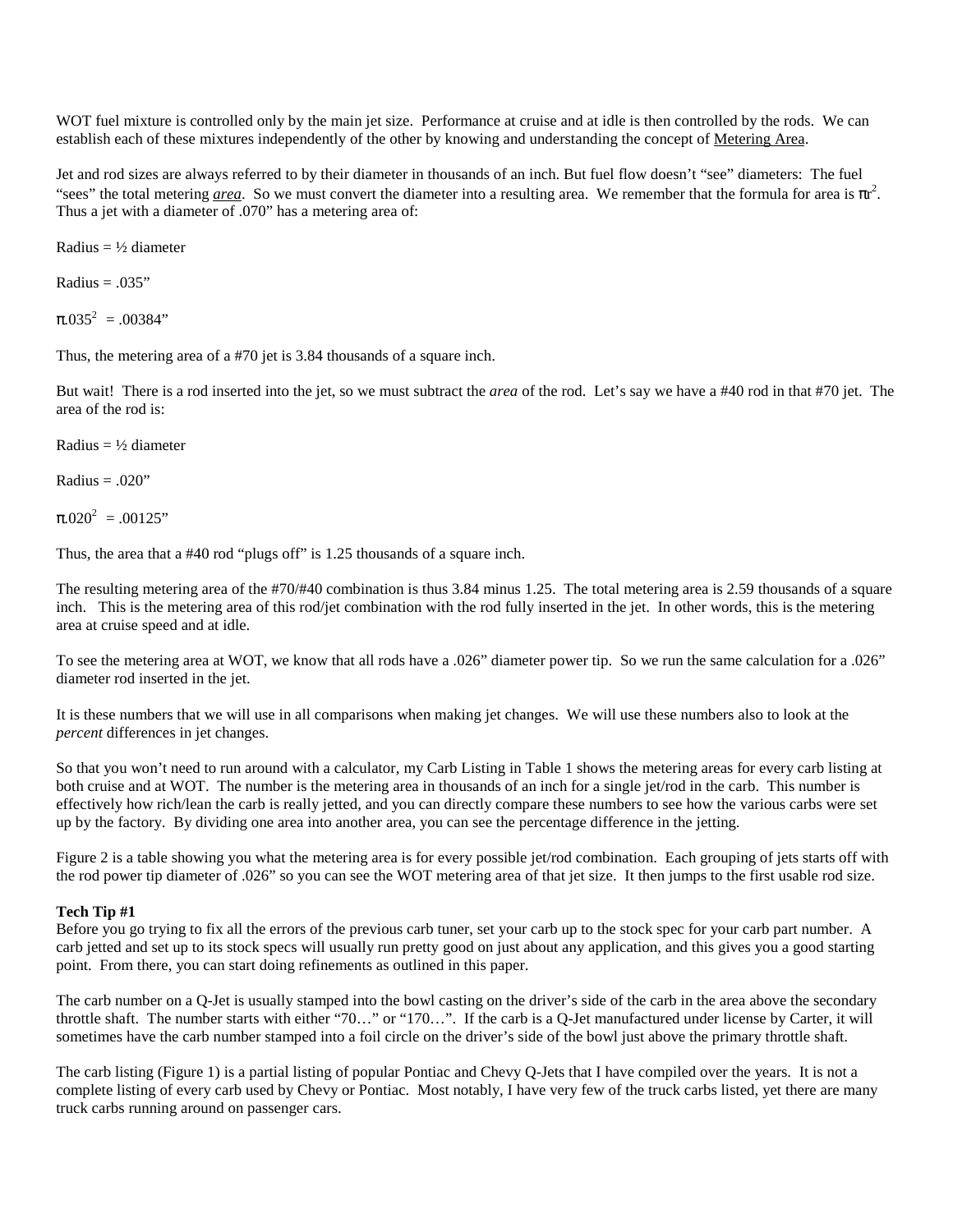#### **Tech Tip #2**

What has a greater effect on performance: primary or secondary jetting? I constantly see people swapping around secondary rods, trying to get the best performance out of their cars. The secondary rods are very easy to change, and since the secondaries are so BIG, the secondary metering has to be the most important, right?

#### Wrong.

Most Q-Jets are 750 cfm carbs. This is more airflow than most small block engines can ever handle. Yet, GM used Q-Jets on everything from Overhead Cam 6-cylinder Pontiacs and Corvair 6-cylinders, to 500 cube Caddys. How?

The secondary airvalve on the Q-Jet effectively makes the Q-Jet a variable-cfm carb. The spring windup of the airvalve combined with the bleed-off of the choke pulloff diaphragm allow the secondaries to open only as much as the engine can handle. Thus, if the engine can't handle all of the cfm, the secondaries simply don't open all the way.

The primary side, however, is used throughout the rpm range. It is always in use, and provides the metering for the majority of the power produced by the engine. Let's look at the scenario:

You're at the stoplight. You bring the rpm up slightly against the torque converter – 1500 rpm. You're on the primary side of the carb only, and this is what is producing all of your torque right now. The light changes, and you put the pedal to the metal. All of your torque at launch is being produced by the primaries only, as the secondaries don't see enough airflow to open. The rpm comes up quickly: 2000, 2500, and now the secondaries might be starting to crack. Almost all of the air is still passing through the *primaries*, and the secondaries are now starting to *compliment* it just a tad. 3000, 4000 rpm, and the secondaries might be half-way open. The primaries are *still* providing most of the airflow and metering. 5000, 5500 and you hit redline just as the secondaries hit about ¾ open. Second gear, your rpm drops, partially closing the secondaries back up, and you're back to sucking the majority of the air through the primaries once again.

So we see, the secondaries provide only a compliment to the primaries. The primaries provide the vast majority of the fuel metering, and primary jetting is absolutely the most critical to proper performance. You cannot compensate for poor primary jetting by rejetting the secondaries. So we are going to concentrate on jetting the primary side for peak performance, and then we will set up the secondary side to provide a proper compliment to the correct primary jetting.

#### **Tech Tip #3**

How can you tell if an off-idle stumble is caused by a lean or a rich condition?

A carb running rich, as well as a carb running lean, can cause an off-idle stumble or hesitation upon acceleration. To narrow it down, tap the roll pin out of the accelerator pump lever by using a small pin punch or a small finish nail. I actually use a small, broken drill bit that's just the right size. Using a hammer, gently tap the roll pin in towards the choke air horn wall. Don't jam the pin right up against the wall: Leave just a little bit of a gap so you can get a screwdriver blade in between the wall and the pin to pry it back again. With the pin tapped out, remove the accelerator pump lever. I like to do this with the engine running so I won't have any trouble starting the engine without the accelerator pump. Now, rev the engine a little with the throttle. Notice if the engine seems quicker and more responsive, or if the hesitation & stumble is worse. If the engine actually feels more responsive with the accelerator pump disconnected, you have a rich condition. If the hesitation is worse than before, you have a lean condition. If there is no change whatsoever, you have a non-functional accelerator pump.

To verify a suspected lean condition after this test, simply hold your cupped hand lightly over the choke air horn area with the engine running at idle, restricting the air flow. If the idle speed and idle quality momentarily increases, you have a verified lean condition. You need to select a jet/rod combination that will give you a little more Cruise Metering Area. Make these changes in less than 10% increments using the Figures provided in this paper.

#### **Tech Tip #4**

How can you tell if your power piston spring is too stiff and not allowing the power piston to "seat" at idle?

If your engine does not produce enough manifold vacuum at idle and/or cruise (due to a lumpy cam or other engine parameters), it is possible that the power piston is not being pulled all the way down to its seated position due to the power piston spring being too stiff. The result is that the car will run very rich at idle, and the idle mixture screws will have little effect or response. Idle speed may also "float," with idle speed starting high and gradually decreasing until the engine stalls due to the engine getting "loaded up." There will typically be a puff of black smoke out the tailpipes when you "flick" the throttle.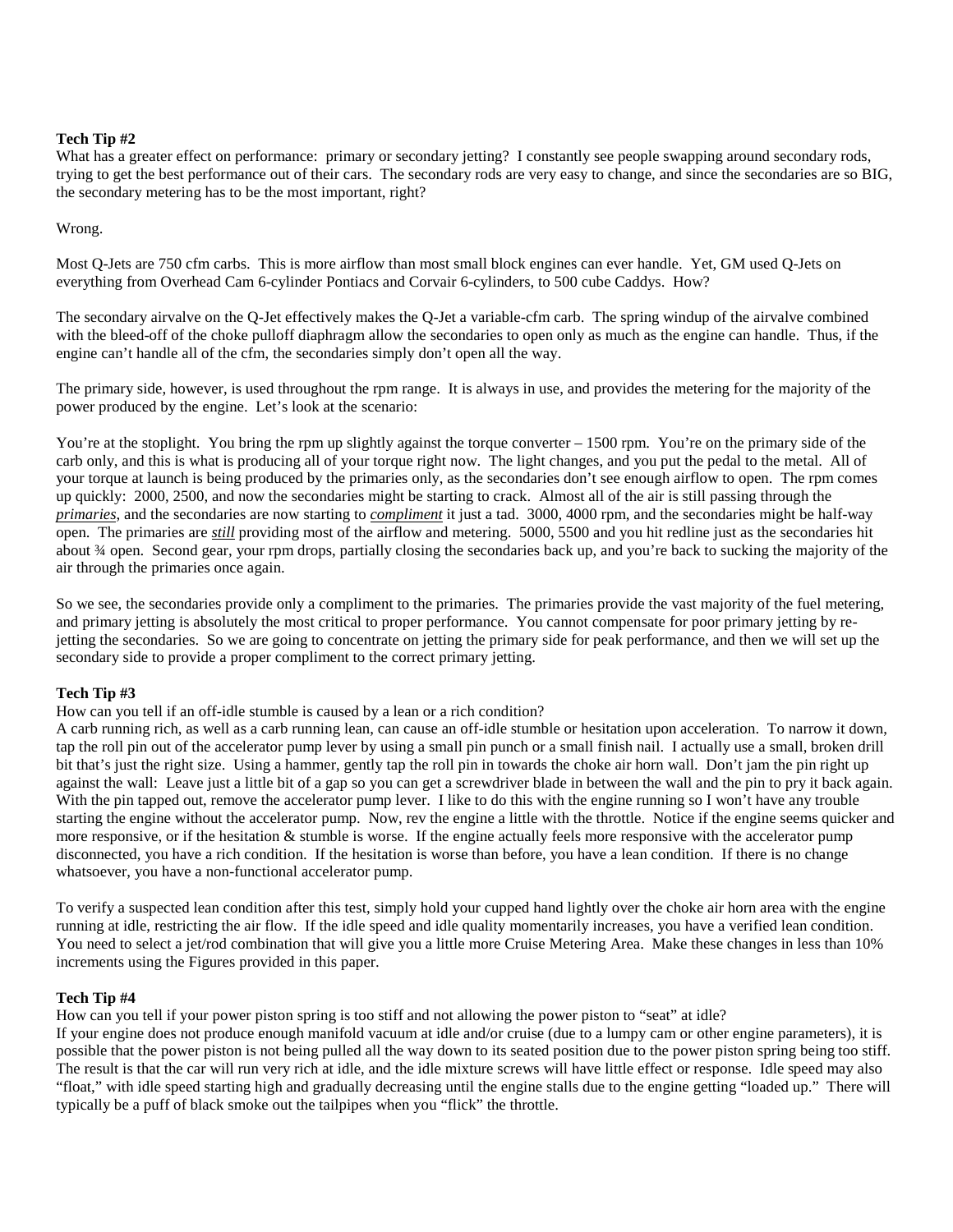To test for this, pop the top off the carb, remove the power piston/rod assembly, and remove the power piston spring from its bore. Re-install the rod/piston assembly without the spring and put the carb back together. The carb will now run in the full-lean condition all the time. If this clears up the idle, improves idle mixture screw response, and eliminates the black smoke when you flick the throttle, you need to install a softer spring. Edelbrock has a complete power piston spring assortment available.

#### **Tech Tip #5**

How can you tell how stiff the power piston spring needs to be, and how can you tell one spring from another?

If you have a few springs of various kinds laying around, it is not readily apparent which spring is stiffer than another. You can arrange them and order them from softest to stiffest as follows:

Using your carb, or a junk float bowl from another carb, as a testbed, remove the carb air horn (the "top" of the carb) and remove the power piston and its spring. Remove the primary metering rods from the piston. Now, drop a spring into the power piston bore and install the piston. Find a Phillips screwdriver, and place the handle of the screwdriver on top of the power piston with the shank of the screwdriver pointing straight up. Use a screwdriver that is light enough to NOT compress the power piston and its spring, but close. Now, drop flat washers onto the shank of the screwdriver and keep stacking them up until the piston compresses the spring and seats in the bore. Count the number of washers it took to compress the spring and label the spring as a "6-washer spring," for instance. Do the same with the other springs you want to test. You'll end up with a comparative rating of springs, like "4-washer," "6-washer," or "10-washer" springs. You now know exactly how to arrange them from softest to stiffest.

But which one should you use? You'll need a junk Q-Jet float bowl for this test, and you'll need to have your engine in running condition.

Using a stripped down, bare Q-Jet float bowl, you'll notice that there is a hole in the bottom of the bowl right underneath the power piston bore. This is the vacuum hole that applies manifold vacuum to the power piston. Hook up a long vacuum hose to a manifold vacuum source on your engine. Now, install a power piston spring from your arranged spring selection into the piston bore and install a power piston on top of the spring. Start your engine, and stick the end of the vacuum hose onto the hole in the bottom of the stripped down float bowl. With the engine at idle, the vacuum applied to the bowl should immediately pull the power piston down against the spring pressure and seat the power piston firmly in its bore. If the piston does not fully seat, you need a softer spring from your arranged spring selection. If you have an automatic, put the transmission in "drive." Make sure the power piston stays seated.

If you really want to do some testing, you can string the vacuum hose into the car, and with an assistant, drive the car around and observe under what conditions the power piston starts to unseat: While you drive, have the assistant stick the vacuum hose onto the bottom of the bowl, and observe what the piston does under various engine loads. Make sure you have a spring that's stiff enough to make the piston pop up when your engine is under load, yet soft enough to keep the piston fully seated at idle, at cruise and under light acceleration. This makes for some really fun testing, and the results will pay off in a precisely matched power valve spring for some outstanding throttle response.

Of course, if you buy the power piston spring assortment kit from Edelbrock, the springs will be identified and labeled as to their vacuum rating. Select and use a spring with a rating about 1.5" to 2" lower than the idle vacuum of the engine (in drive).

#### **Tech Tip #6**

The idle metering circuit on a Q-Jet is not an independent, stand-alone circuit. The idle mixture screws in the throttle plate receive their fuel through the main metering jets. Thus, a change in the main metering circuit (jets and/or rods) will affect the idle circuit. The idle mixture screws cannot meter more fuel than the main jets/rods will allow. Thus, if your Cruise Metering Area jet/rod combination is too lean, you may find that your idle mixture screws are ineffective. If your idle surges, is rough & unstable, and adjusting the screws seems to make no difference (but you can kill the engine by turning them all the way in), chances are good that your cruise metering area is too lean. You can verify this by running your mixture screws out to the point where additional turns have no effect on idle. Then cover the choke area of the carb with your hand. If idle speed & quality increases as you restrict the air flow, your jet/rod combination is too lean.

## **Procedure**

Here is my recommended sequence and procedure for doing a basic Q-Jet set-up: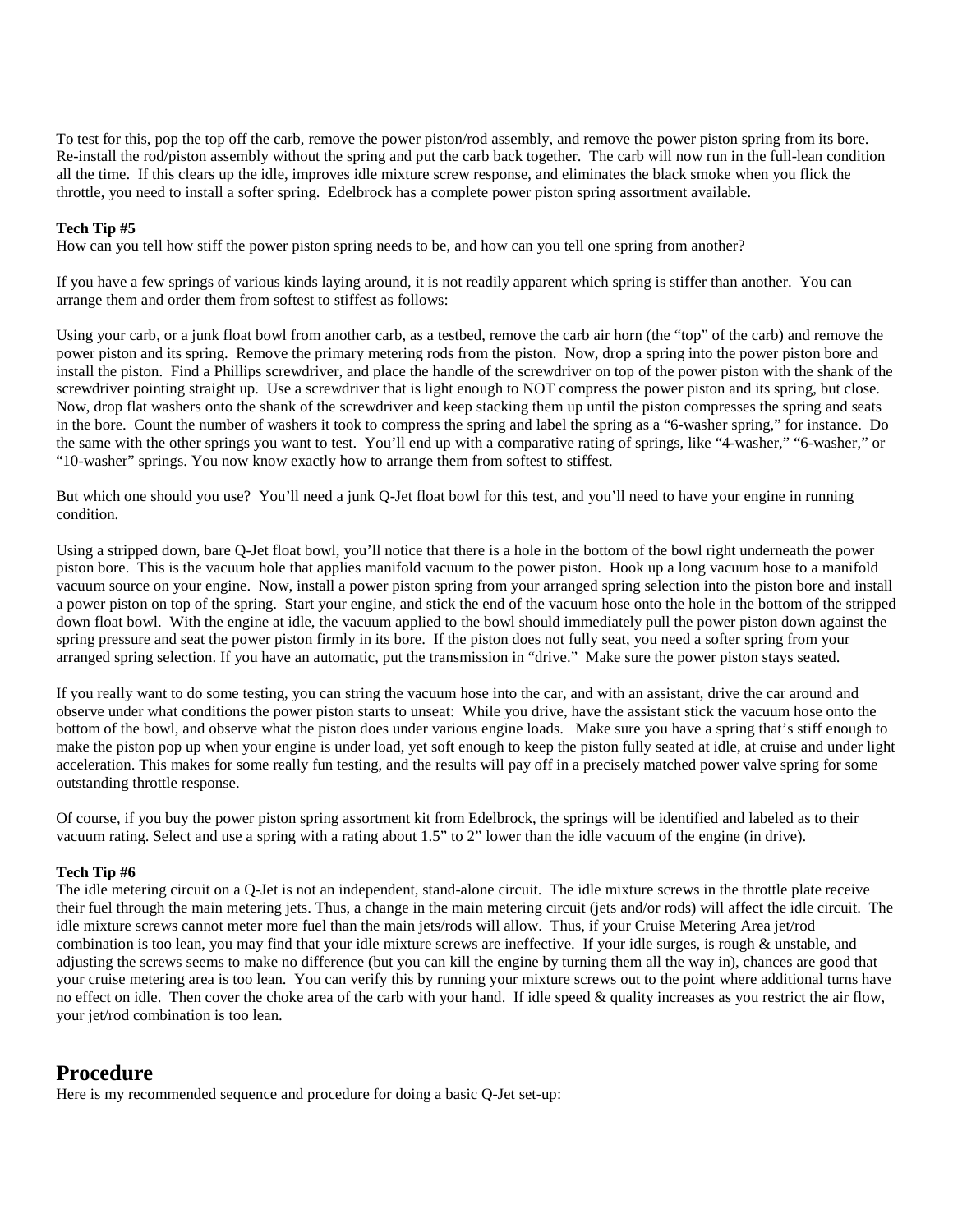#### **1. Set the float level.**

You'll be amazed how many people try tuning a Q-Jet without ever checking the float level. An incorrect float level can give you all kinds of symptoms and problems, so get this one set right off the bat.

You have to pull the top of the carb off to set the float level. With the top removed, remove the big phenolic spacer that covers the area around the needle/seat. Hold the float hinge clip firmly seated and push down lightly on the float where it contacts the needle. Measure from the top of the float bowl to the top of the float at the rear edge of the float. Float level should be .375" - .400" for a street-driven car. Adjust by removing the float and bending its lever arm. Never raise the float level by forcing the float against the needle/seat to bend it – this will damage the needle.

#### **2. Determine main jet size.**

If you have a stock engine, always start with the stock jet size and work from there. If you have the typical street modifications like headers, good exhaust system and a free-flowing intake, you can start with a main jet size 2 sizes larger than stock.

Since we want to work on the primary side only, we don't want the secondaries interfering with the jetting process. Chevy Q-Jets have a secondary lockout lever on the passenger side of the carb right at the secondary throttle shaft. This lever is actuated by the choke linkage, and prevents the secondaries from opening when the engine is cold. I call this the "primary jet tuning lever." Use a piece of wire or string to engage the lever with the secondaries so that the secondaries cannot be opened.

You now need to find a short flat stretch of road to test drive the car. You need to be able to measure time-to-distance and/or speedat-distance. I usually find a repeatable stretch of road about 300 feet long. This gets me through  $1<sup>st</sup>$  gear and into  $2<sup>nd</sup>$ . Make two or three runs on the car through this stretch and make note of time and speed to distance. Also note the seat-of-your-pants feel of the car (it's going to feel pretty slow with the secondaries locked out…).

I recommend making jet changes in less than 10% increments. Go to Figure 2 and determine your WOT metering area for your current jet size. This will be the metering area of the jet with the .026" rod. With this number, go to the Jet % Change Chart and find the closest metering area match in the left vertical Metering Area column (Use the "Area" column and not the Jet Size column. The Jet Size column can only be used on carbs that do not employ a metering rod, such as Holley and Weber.). Follow the row across until you get into the "green" zone and find the closest number to 10%, but not greater than 10%. Now go straight up until you get to the new metering area number. This is your target. Take this number and go back to Figure 2 and find the closest jet size that will produce this metering area with a .026" rod. This is the first jet size you want to try, and this will increase your fuel mixture by the percentage indicated in the chart.

Now, to keep your off-idle mixture unaltered, you also need to check your cruise metering area. Go to Figure 2 and find your old main jet & rod combination. Note the resulting metering area for this combination. Now, go to your new main jet size that you're going to be using and find the rod needed to produce the same cruise metering area you had before. Use this rod with the new jet.

By doing this, you are now changing only 1 parameter at a time: WOT mixture only. Idle, off-idle, and everything else is now unchanged, and you will be able to see the results from the mixture change at WOT only. With the secondaries still locked out, run the car  $2 - 3$  times down the same stretch and record results. If the numbers get better, you're going the right way with the main jet size. If the numbers are worse, you need to make changes to the lean side instead of rich. Repeat this operation until you determine the main jet size that produces the best numbers. On many stock cars, you may be surprised to learn that you end up with the stock jet size. You have now optimized main jets.

#### **3. Determine main metering rod size.**

**NOTE**: There are two different "series" of primary metering rods. Q-Jets up through 1974 (the "4MV" series carbs) use the early series rods, also known as the "single taper" rods. 1975 and later Q-Jets (the "M4M" series carbs) use the second series rods, also known as the "double taper" rods. Not only do the rods differ in their taper design, but they are different lengths. You cannot interchange the two different rod series.

When switching main jets around, you were also swapping out metering rods to keep the cruise metering area unchanged. You did this to make sure that your off-idle throttle response remained unchanged so that the throttle response off idle did not affect the tuning results from the main jet re-sizing. Now, with your new main jets, your cruise metering area is exactly the same as it was before, but that's not to say it's right.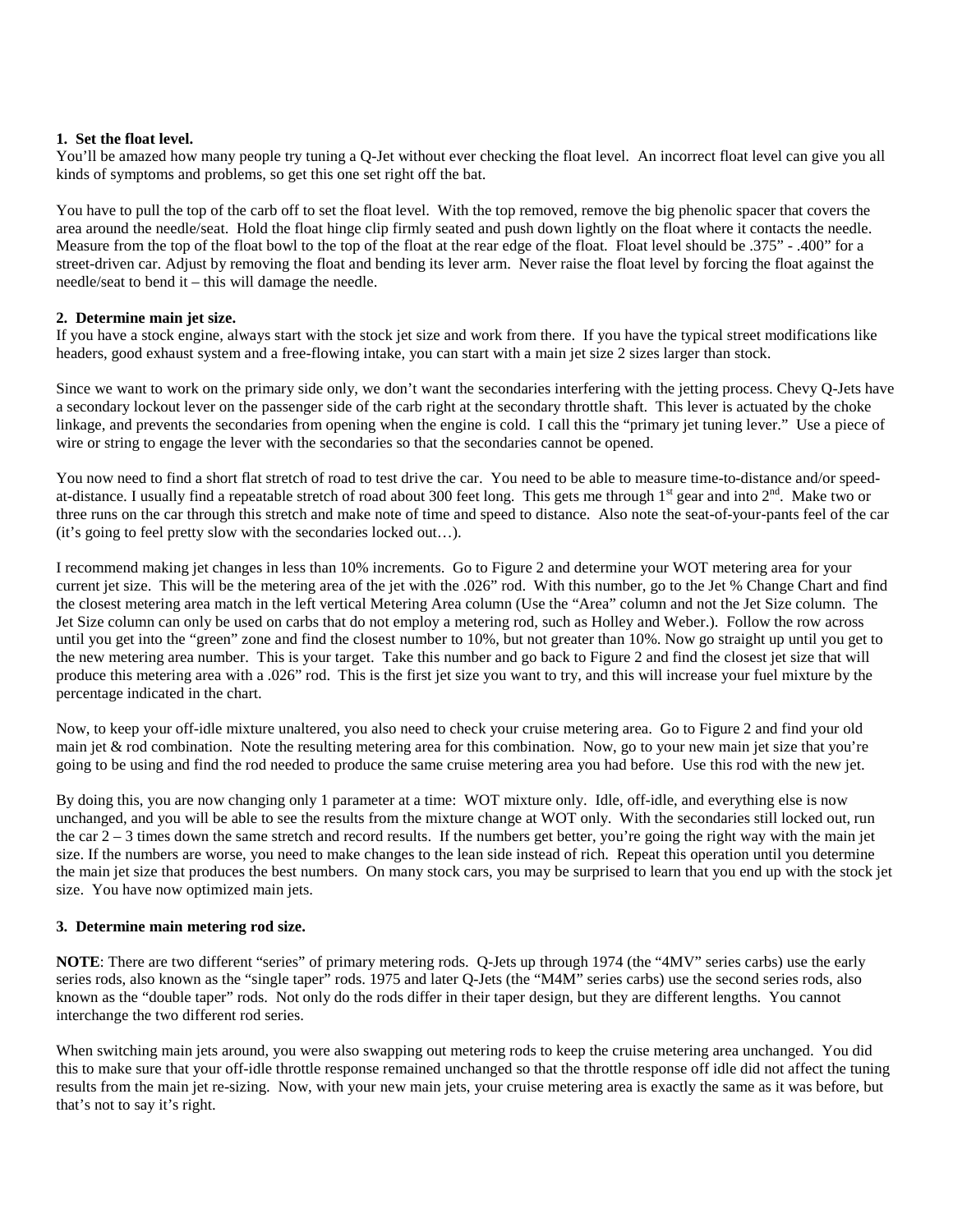There are several indicators of correct cruise metering area. First, check out Tech Tip #5 regarding the idle circuit. This is a good indication of a lean condition. But here's another good indicator of correct cruise metering area:

A Q-Jet, when set up with the correct metering rod for cruise & idle, will produce a slight hesitation upon acceleration if the accelerator pump is disconnected. Using a small pin punch or a finish nail, carefully knock out the roll pin securing the accelerator pump arm to the top of the carb. I do this with the engine running so I don't have any trouble starting the engine without the accelerator pump. With the pump disconnected and with the engine running in neutral, "flick" the throttle just a little. If the engine actually feels *more* responsive with the pump disconnected, your cruise metering area is too rich, and you need to install a fatter set of rods. If you get a severe stumble, or if the engine dies, you're on the lean side and need smaller rods. When the rods are correct for the jets in use, you will get a slight hesitation when the pump is disconnected.

Once you have set the rod size up like this, verifying both the idle as shown in Tech Tip #5 and using the disconnected accelerator pump, a road test is in order. If the car is a little "flat" on light acceleration, or if it has a slight "surge" at steady cruise, you need to richen up the metering area slightly. If it is smooth and responsive on light acceleration, and feels smooth at cruise, you have the rod size nailed down.

Again, use the charts to keep all changes limited to 10% at a time. This will prevent you from "over-shooting." Remember, with the main jet size determined, your rod sizing is affecting idle, off-idle, light acceleration, and cruise. In most cases, when there are problems with stumbles, poor idle, and surging at cruise, the rods are too big and are causing a lean condition. On the other hand, if the rods are too small, causing a rich condition, the throttle will feel "lazy" or "slow" when you rev the engine, and you may get a puff of black smoke when you "flick" the throttle. Correct rods will produce crisp, clean and instant throttle response.

#### **4. Determine secondary rod size.**

You are now finally ready to unlock the secondaries. But before you start changing the rods, you want to get the secondary opening rate set up. This is determined by the spring windup.

It is a very common "speed trick" to loosen the secondary windup spring so that the secondaries will open very quickly. This is the single most common cause of a severe stumble or hesitation upon acceleration or transition into the secondaries.

The secondary spring windup is adjusted with a small, slotted-head screw on the passenger side of the carb, right at the top of the carb on the secondary side. The screw head points right out to the side. 90 degrees from this, on the bottom, there is an allen-head lock screw that keeps the slotted screw from turning. If you have trouble seeing it, place a mirror under the area until you spot it. With a small slotted screwdriver holding the adjustment screw, loosen the allen screw about ¼ turn. This will allow you to turn the slotted adjustment screw. Counting the turns, allow the slotted screw to slowly unwind until all spring tension is gone. You can use your mirror to see the spring disengage contact from the pin lever underneath the air horn. If the spring tension was lost after only  $\frac{1}{2}$  turn, the windup was too loose. Bring the spring into contact with the lever. Note when it *just barely* touches. From this point, wind the spring up between  $\frac{3}{4}$  turn and  $\frac{7}{8}$  turn. This is a good starting point, and will prevent any bogs or hesitations due to premature secondary opening.

Now, you need to adjust the secondary rod hanger height. You've read all about the different letter numbers for the secondary hangers, and how a "Y" hanger will make your car faster than an "M" hanger or whatever. Fact is, you can bend and adjust any hanger to any hanger height you want, so it doesn't make a heck of a lot of difference what hanger you choose to use. Just get it set up right:

With the secondary airvalve held wide open and the secondary rods pulled all the way up, measure the distance from the top of the rear wall of the choke horn to the secondary rod hanger hole in the hanger. This distance should be 41/64". Bend the hanger to adjust – you have to adjust each of the two sides independently. You now have a "performance" rod hanger.

With this set, you can now play with secondary metering rods. A common speed trick mistake is to always install thinner (richer) secondary rods. Some engines and carbs will produce a secondary "lag" if the rods are too thin. On about half of the engines I work on, I obtain better performance by installing fatter "non-performance" rods. Again, a quick road test is the only way to set this up, so go back to your 300-foot stretch and make a few runs with rods both richer and leaner. Once you have found the rods producing the smoothest secondary transition and the best numbers, you can start unwinding the secondary airvalve spring. Relax the spring tension in 1/8 turn increments until the car stumbles on acceleration, then tighten up 1/8 turn again. You have now determined the quickest secondary opening rate that your engine can handle, and your secondary mixture is set.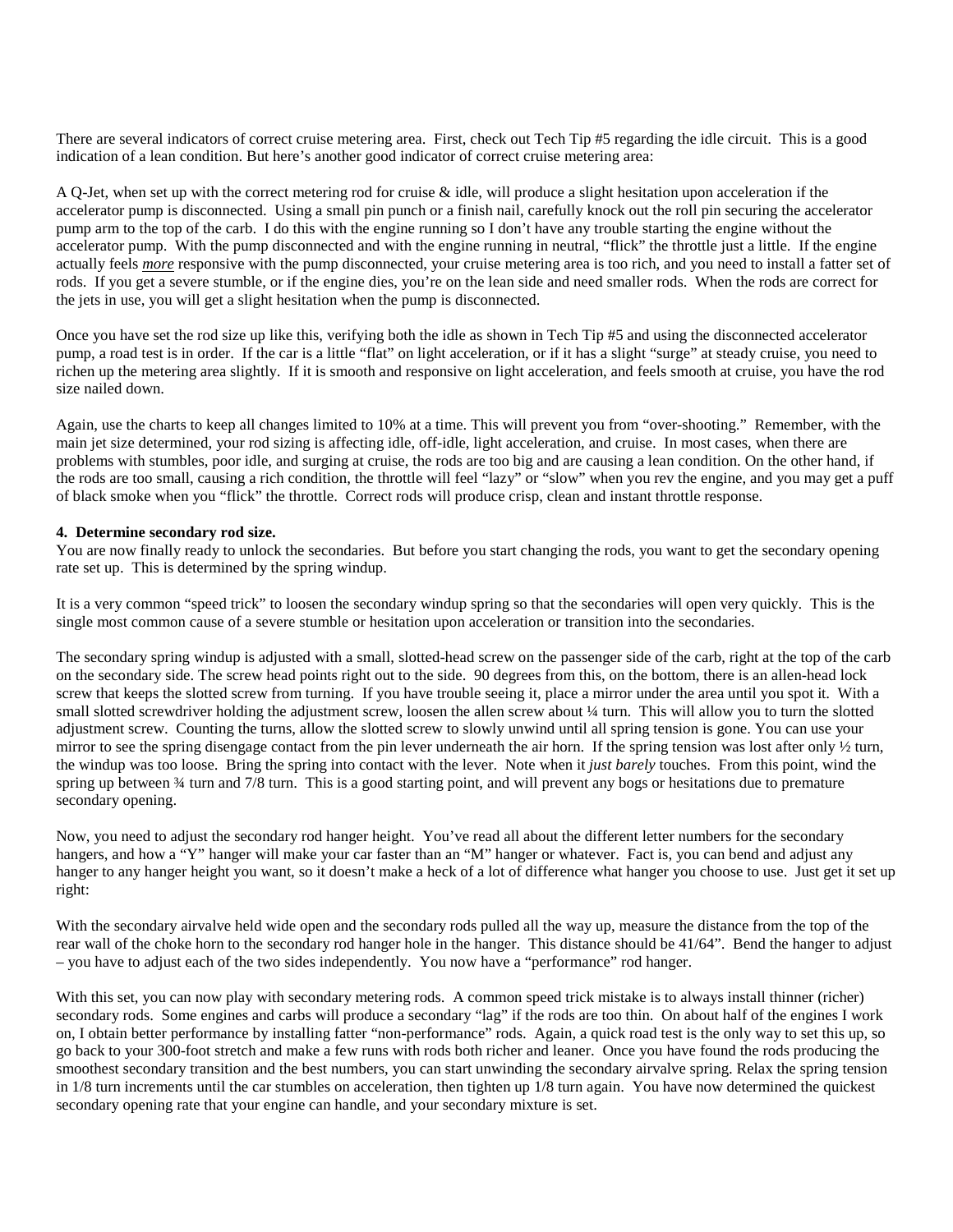Note that secondary metering rods come in three different tapers: long tip, short tip, and medium tip (see Figure 3). Most of the available after-market metering rods have the long tips, and these will produce a full-rich mixture upon the slightest opening of the secondaries. Many street engines will produce better performance by using the short tipped rods. A short tipped rod does not allow a full-rich mixture until the secondaries are opened quite a ways, keeping the mixture a little lean initially. This can produce smoother and crisper performance in many applications. Next time you see a junk Q-Jet laying around, make sure you yank the rods and jets out of it: many old truck carbs have some really good short-tipped secondary rods in them. Figure 3 lists all the secondary rod letter codes, part numbers, and measurements.

## **Parts**

If you don't have a stash of used Q-Jets in your basement to rob jets and rods out of, you can get parts from Edelbrock. Youlocal parts store should be able to order them for you. Following is a partial listing of Edelbrock Q-Jet parts and part numbers:

#### **Primary Metering Rods (pairs) for 1974 & earlier:**

| $.035"$ #1936 | $.039"$ #1939 | $.043"$ #1944 |
|---------------|---------------|---------------|
| $.037"$ #1937 | $.041"$ #1942 | $.045"$ #1946 |

#### **Primary Metering Rods (pairs) for 1975 & later:**

| .048" | #1941 | .052" | #1945 |
|-------|-------|-------|-------|
| .050" | #1943 | .054" | #1947 |

#### **Secondary Metering Rods (pairs) for all years:**

| CC <sub>c</sub> | #1950 | CK #1952 | CL. | #1954 |
|-----------------|-------|----------|-----|-------|
| CE.             | #1951 | AY #1953 |     |       |

#### **Primary Metering Jets (pairs) for all years:**

| .068" | #1968         | $.072"$ #1972 | $.076"$ #1976 |
|-------|---------------|---------------|---------------|
|       | $.069"$ #1969 | $.073"$ #1973 | $.077"$ #1977 |
| .070" | #1970         | $.074"$ #1974 |               |
|       | $.071"$ #1971 | $.075"$ #1975 |               |

## **Questions, Comments & Technical Assistance**

If you have questions or comments regarding this article, or if you notice any errors that need to be corrected (which is quite possible since I'm writing this from memory...), please feel free to drop me an e-mail. Also, if you need any technical assistance or advice regarding this process, or other maintenance issues, feel free to contact me:

[lars.grimsrud@lmco.com](mailto:lars.grimsrud@lmco.com)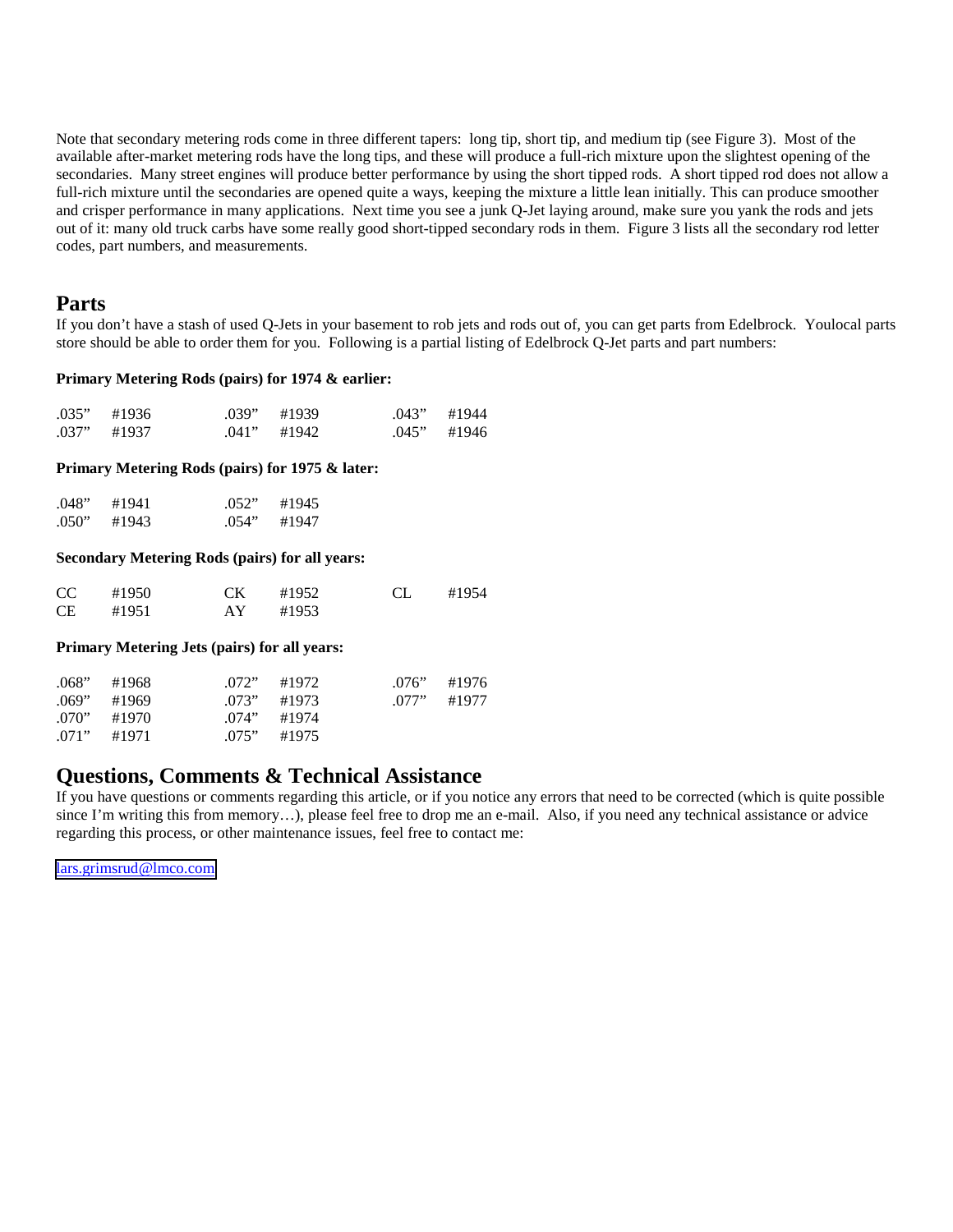| Carb#   | <b>Application</b>                    | Main Jet        | Main Rod | <b>Spring</b> | Sec. Rod        | <b>Jet Area</b>               | Jet Area |
|---------|---------------------------------------|-----------------|----------|---------------|-----------------|-------------------------------|----------|
|         |                                       |                 |          |               |                 | (1 Jet, .001") (1 Jet, .001") |          |
|         |                                       |                 |          |               |                 | Cruise                        | WOT      |
|         |                                       |                 |          |               |                 |                               |          |
| 7027262 | Pont 67 400 AT & MT GTO               | 70              | 41       | 7002071       | <b>BF</b>       | 2.5282                        | 3.3175   |
| 7027263 | Pont 67 400 MT w/o A.I.R.             | 70              | 39       | 7002071       | <b>BF</b>       | 2.6539                        | 3.3175   |
| 7028262 | Pont 68 400 STD AT                    | 73              | 43       | 7037305       | <b>BE</b>       | 2.7332                        | 3.6545   |
| 7028263 | Pont 68 400 MT GTO                    | 72              | 40       | 7037305       | BE              | 2.8149                        | 3.5406   |
| 7028267 | Pont 68 400 H.O. MT GTO               | 72              | 41       | 7037305       | BE              | 2.7512                        | 3.5406   |
| 7028268 | Pont 68 400 & 400 H.O. AT GTO         | $\overline{73}$ | 42       | 7037305       | <b>BE</b>       | 2.7999                        | 3.6545   |
| 7028268 | Pont 68 GTO Best Tuned Condition      | $\overline{71}$ | 42       | 7037305       | DA              | 2.5737                        | 3.4283   |
| 7028270 | Pont 68 400 RAM AIR AT after Jan 68   | $\overline{72}$ | 41       | 7037305       | BE              | 2.7512                        | 3.5406   |
| 7028270 | Pont 69 400 AT RAM AIR III            | $\overline{72}$ | 41       | 7037305       | BE              | 2.7512                        | 3.5406   |
| 7028273 | Pont 68 400 RAM AIR MT after Jan 68   | 72              | 42       | 7037305       | BE              | 2.6861                        | 3.5406   |
| 7028273 | Pont 69 400 MT RAM AIR III            | 72              | 42       | 7037305       | <b>BE</b>       | 2.6861                        | 3.5406   |
| 7028274 | Pont 68 400 AT EARLY RAM AIR          | 73              | 41       | 7037305       | BE              | 2.8651                        | 3.6545   |
| 7028275 | Pont 68 400 MT EARLY RAM AIR          | 72              | 40       | 7037305       | BE              | 2.8149                        | 3.5406   |
| 7029263 | Pont 69 400 MT GTO                    | 71              | 44       | 7037305       | <b>BE</b>       | 2.4387                        | 3.4283   |
| 7029268 | Pont 69 400 AT GTO                    | 71              | 44       | 7037305       | <b>BE</b>       | 2.4387                        | 3.4283   |
| 7029270 | Pont 69 400 AT RAM AIR IV             | 69              | 38       | 7037305       | <b>BP</b>       | 2.6052                        | 3.2084   |
| 7029273 | Pont 69 400 MT RAM AIR IV             | 69              | 37       | 7037305       | <b>BP</b>       | 2.6641                        | 3.2084   |
| 7037262 | Pont 67 400 AT w/A.I.R. GTO           | 70              | 40       | 7002071       | <b>BF</b>       | 2.5918                        | 3.3175   |
| 7037263 | Pont 67 400 MT w/A.I.R. GTO           | 70              | 38       | 7002071       | <b>BF</b>       | 2.7143                        | 3.3175   |
| 7037271 | Pont 67 400 RAM AIR after 6 Feb 67    | 70              | 38       | 7002071       | <b>BF</b>       | 2.7143                        | 3.3175   |
| 7040263 | Pont 70 400 MT FEDERAL GTO            | 71              | 44       | 7037305       | CC              | 2.4387                        | 3.4283   |
| 7040264 | Pont 70 400 AT FEDERAL GTO            | 70              | 41       | 7037305       | $\overline{BP}$ | 2.5282                        | 3.3175   |
| 7040267 | Pont 70 455 MT FEDERAL GTO            | $\overline{71}$ | 42       | 7037305       | CC              | 2.5737                        | 3.4283   |
| 7040268 | Pont 70 455 AT FEDERAL GTO            | $\overline{71}$ | 42       | 7037305       | $\overline{cc}$ | 2.5737                        | 3.4283   |
| 7040270 | Pont 70 400 & 455 RAM AIR AT GTO      | 70              | 39       | 7037305       | $\overline{cc}$ | 2.6539                        | 3.3175   |
| 7040273 | Pont 70 400 & 455 RAM AIR MT GTO      | 70              | 39       | 7037305       | $\overline{cc}$ | 2.6539                        | 3.3175   |
| 7040563 | Pont 70 400 MT CALIFORNIA GTO         | 68              | 36       | 7037305       | <b>BU</b>       | 2.6138                        | 3.1008   |
| 7040564 | Pont 70 400 AT CALIFORNIA GTO         | 68              | 38       | 7029922       | BU              | 2.4976                        | 3.1008   |
| 7040567 | Pont 70 455 MT CALIFORNIA GTO         | 70              | 40       | 7029922       | <b>BU</b>       | 2.5918                        | 3.3175   |
| 7040568 | Pont 70 455 AT CALIFORNIA GTO         | 69              | 37       | 7029922       | BU              | 2.6641                        | 3.2084   |
| 7040570 | Pont 70 400 & 455 RAM AIR CALIF.      | 67              | 33       | 7037305       | cc              | 2.6704                        | 2.9947   |
| 7040573 | Pont 70 400 & 455 RAM AIR MT CALIF.   | 67              | 33       | 7037305       | cc              | 2.6704                        | 2.9947   |
| 7041262 | Pont 71 455 AT GTO                    | 71              | 43       | 7037305       | <b>BU</b>       | 2.5070                        | 3.4283   |
| 7041263 | Pont 71 400 MT GTO                    | 75              | 47       | 7037305       | <b>BU</b>       | 2.6829                        | 3.8869   |
| 7041264 | Pont 71 400 AT GTO                    | $\overline{71}$ | 46       | 7037305       | <b>BP</b>       | 2.2973                        | 3.4283   |
| 7041267 | Pont 71 455 H.O. MT GTO               | 73              | 38       | 7037305       | ΒP              | 3.0513                        | 3.6545   |
| 7041268 | Pont 71 455 H.O. AT GTO               | 74              | 43       | 7037305       | ΒP              | 2.8486                        | 3.7699   |
| 7041270 | Pont 71 455 AT RAM AIR                | 74              | 43       | 7037305       | <b>BP</b>       | 2.8486                        | 3.7699   |
| 7041273 | Pont 71 455 MT RAM AIR                | 73              | 38       | 7037305       | <b>BP</b>       | 3.0513                        | 3.6545   |
| 7041273 | Pont 71 455 H.O. Best Tuned Condition | 72              | 38       | 7037305       | <b>BP</b>       | 2.9374                        | 3.5406   |
| 7042262 | Pont 71 455 AT CALIFORNIA             | 72              | 43       | 7037305       | CR              | 2.6193                        | 3.5406   |
| 7042263 | Pont 72 400 MT GTO                    | 72              | 45       | 7037305       | <b>CS</b>       | 2.4811                        | 3.5406   |
| 7042264 | Pont 72 400 AT CALIFORNIA             | 74              | 47       | 7037305       | CR              | 2.5659                        | 3.7699   |
| 7042270 | Pont 72 455 H.O. AT                   | 71              | 45       | 7037305       | CR              | 2.3688                        | 3.4283   |
| 7042272 | Pont 72 455 AT GTO                    | 72              | 43       | 7029922       | CR              | 2.6193                        | 3.5406   |
| 7042273 | Pont 72 455 H.O. MT                   | 71              | 43       | 7037305       | CR.             | 2.5070                        | 3.4283   |
| 7042273 | Pont 73 455 S.D. MT Early             | 71              | 43       | 7037305       | CR.             | 2.5070                        | 3.4283   |
| 7042274 | Pont 72 400 AT FEDERAL                | 74              | 47       | 7029922       | CS              | 2.5659                        | 3.7699   |

## **Figure 1: Carb part number listing & stock jetting**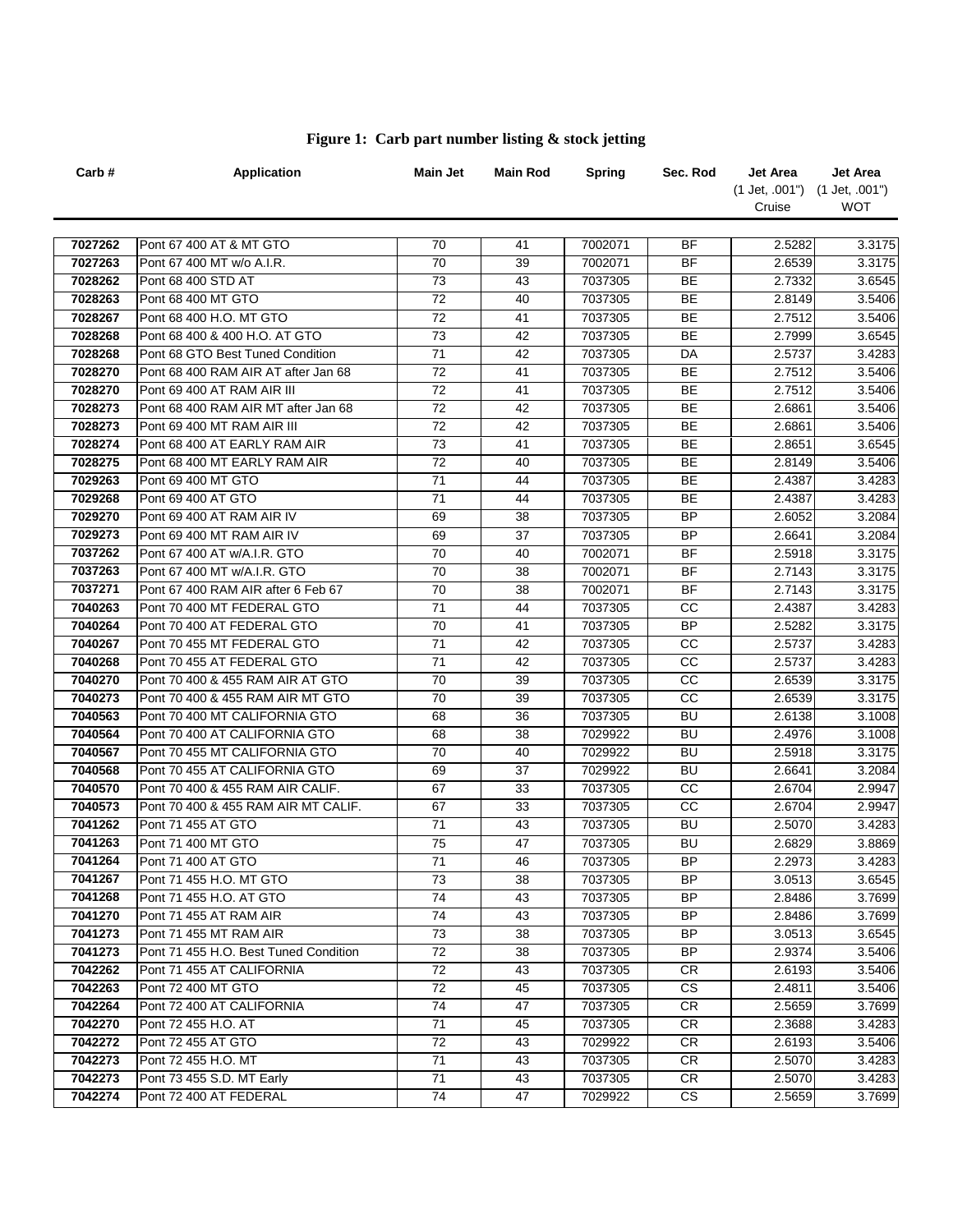| 7042276  | Pont 72 455 AT HI ALTITUDE     | 71              | 43 | 7037851 | <b>CR</b>                | 2.5070 | 3.4283 |
|----------|--------------------------------|-----------------|----|---------|--------------------------|--------|--------|
| 7042278  | Pont 72 400 AT HI ALTITUDE     | 72              | 46 | 7037851 | <b>CS</b>                | 2.4096 | 3.5406 |
| 7043262  | Pont 73 455 AT                 | 71              | 41 | 7029529 | CR                       | 2.6389 | 3.4283 |
| 7043263  | Pont 73 400 MT                 | 71              | 43 | 7037851 | <b>CS</b>                | 2.5070 | 3.4283 |
| 7043264  | Pont 73 400 AT                 | 72              | 43 | 7029529 | DB                       | 2.6193 | 3.5406 |
| 7043266  | Pont 73 400 LATE AT            | 72              | 45 | 7029529 | DB                       | 2.4811 | 3.5406 |
| 7043270  | Pont 73 455 S.D. AT            | 76              | 51 | 7029529 | <b>BV</b>                | 2.4936 | 4.0055 |
| 7043272  | Pont 73 455 AT HI ALTITUDE     | 70              | 41 | 7029529 | <b>CR</b>                | 2.5282 | 3.3175 |
| 7043273  | Pont 73 455 SD MT              | 75              | 49 | 7029529 | $\overline{\mathsf{BV}}$ | 2.5321 | 3.8869 |
| 7043274  | Pont 73 400 AT HI ALTITUDE     | 72              | 45 | 7037851 | DB                       | 2.4811 | 3.5406 |
| 7044266  | Pont 74 ALL AT                 | $\overline{72}$ | 45 | 7029529 | DB                       | 2.4811 | 3.5406 |
| 7044268  | Pont 74 350 AT                 | 72              | 43 | 7029529 | DB                       | 2.6193 | 3.5406 |
| 7044269  | Pont 74 350 MT                 | 68              | 35 | 7037851 | DB                       | 2.6696 | 3.1008 |
| 7044274  | Pont 74 ALL HI ALTITUDE        | 72              | 45 | 7037851 | DB                       | 2.4811 | 3.5406 |
| 7044568  | Pont 74 350 AT CALIFORNIA      | 72              | 43 | 7029529 | DB                       | 2.6193 | 3.5406 |
| 17054910 | Pont 74 455 SD Replacement     | 75              | 49 | 7029529 | <b>BV</b>                | 2.5321 | 3.8869 |
|          |                                |                 |    |         |                          |        |        |
|          |                                |                 |    |         |                          |        |        |
| 7025200  | Chev 65 396 AT EARLY           | 71              | 44 |         | 7031208                  | 2.4387 | 3.4283 |
| 7025201  | Chev 65 396 MT EARLY           | 71              | 41 |         | 7031208                  | 2.6389 | 3.4283 |
| 7025220  | Chev 65 396 AT LATE            | 71              | 44 |         | 7031208                  | 2.4387 | 3.4283 |
| 7025221  | Chev 65 396 MT LATE            | 71              | 44 |         | 7031208                  | 2.4387 | 3.4283 |
| 7026200  | Chev 66 396 AT                 | 71              | 44 | 7029862 | AX                       | 2.4387 | 3.4283 |
| 7026201  | Chev 66 396 MT                 | 71              | 41 | 7029862 | AX                       | 2.6389 | 3.4283 |
| 7026202  | Chev 66 327 AT EARLY           | 71              | 45 | 7029862 | AK                       | 2.3688 | 3.4283 |
| 7026203  | Chev 66 327 MT                 | 71              | 43 | 7029862 | AK                       | 2.5070 | 3.4283 |
| 7026204  | Chev 66 427 AT                 | 71              | 46 | 7029862 | AX                       | 2.2973 | 3.4283 |
| 7026205  | Chev 66 427 MT                 | 71              | 41 | 7029862 | AX                       | 2.6389 | 3.4283 |
| 7026210  | Chev 66 327 AT LATE            | 71              | 45 | 7029862 | AK                       | 2.3688 | 3.4283 |
| 7027200  | Chev 67 396/427 AT W/O A.I.R.  | 71              | 44 | 7029862 | AX                       | 2.4387 | 3.4283 |
| 7027201  | Chev 67 396/427 MT W/O A.I.R.  | 71              | 41 | 7029862 | AX                       | 2.6389 | 3.4283 |
| 7027210  | Chev 67 396/427 AT             | 71              | 44 | 7029922 | AX                       | 2.4387 | 3.4283 |
| 7027211  | Chev 67 396/427 MT             | 71              | 41 | 7029922 | AX                       | 2.6389 | 3.4283 |
| 7028207  | Chev 68 327/350 MT VETTE       | 71              | 46 | 7029862 | AN                       | 2.2973 | 3.4283 |
| 7028208  | Chev 68 327/350 AT VETTE       | 71              | 46 | 7029862 | AN                       | 2.2973 | 3.4283 |
| 7028209  | Chev 68 427 HIGH PERF MT VETTE | 71              | 45 | 7029862 | AX                       | 2.3688 | 3.4283 |
| 7028212  | Chev 68 327/350 AT             | 71              | 46 | 7029862 | AN                       | 2.2973 | 3.4283 |
| 7028216  | Chev 68 427 HIGH PERF AT VETTE | 71              | 47 | 7029862 | AX                       | 2.2242 | 3.4283 |
| 7028217  | Chev 68 396 HIGH PERF MT VETTE | $\overline{71}$ | 45 | 7029862 | AX                       | 2.3688 | 3.4283 |
| 7028218  | Chev 68 396 HIGH PERF AT VETTE | 71              | 47 | 7029862 | AX                       | 2.2242 | 3.4283 |
| 7028219  | Chev 68 HIGH PERF MT VETTE     | 66              | 36 | 7029862 | ΒG                       | 2.4033 | 2.8903 |
| 7028229  | Chev 68 HIGH PERF MT CHEVY II  | 66              | 36 | 7029862 | ΒG                       | 2.4033 | 2.8903 |
| 7029202  | Chev 69 350 300HP AT VETTE     | 67              | 42 | 7029862 | AN                       | 2.1402 | 2.9947 |
| 7029203  | Chev 69 350 300HP MT VETTE     | 67              | 38 | 7029862 | AN                       | 2.3915 | 2.9947 |
| 7029207  | Chev 69 350 325HP VETTE        | 66              | 36 | 7029862 | BG                       | 2.4033 | 2.8903 |
| 7029215  | Chev 69 396/427 MT             | 71              | 45 | 7029862 | АX                       | 2.3688 | 3.4283 |
| 7037200  | Chev 67 396/427 AT A.I.R.      | 71              | 46 | 7029862 | AX                       | 2.2973 | 3.4283 |
| 7037201  | Chev 67 396/427 MT A.I.R.      | 71              | 41 | 7029862 | АX                       | 2.6389 | 3.4283 |
| 7040207  | Chev 70 350 FEDERAL VETTE      | 76              | 44 | 7029862 | BA                       | 3.0159 | 4.0055 |
| 7040503  | Chev 69 350 300hp SS Camaro    | 76              | 44 | 7036019 | BA                       | 3.0159 | 4.0055 |
| 7040503  | Chev 69 350 300hp Best Tuned   | 74              | 43 | 7037305 | AΚ                       | 2.8486 | 3.7699 |
| 7040507  | Chev 70 350 CALIFORNIA VETTE   | 76              | 44 | 7029862 | BA                       | 3.0159 | 4.0055 |
| 7041204  | Chev 71 454 AT VETTE           | 77              | 49 | 7029862 | ВG                       | 2.7709 | 4.1257 |
| 7041205  | Chev 71 454 MT VETTE           | 77              | 49 | 7036019 | <b>BG</b>                | 2.7709 | 4.1257 |
| 7041205  | Chev 71 454 MT VETTE           | 77              | 49 | 7029862 | BG                       | 2.7709 | 4.1257 |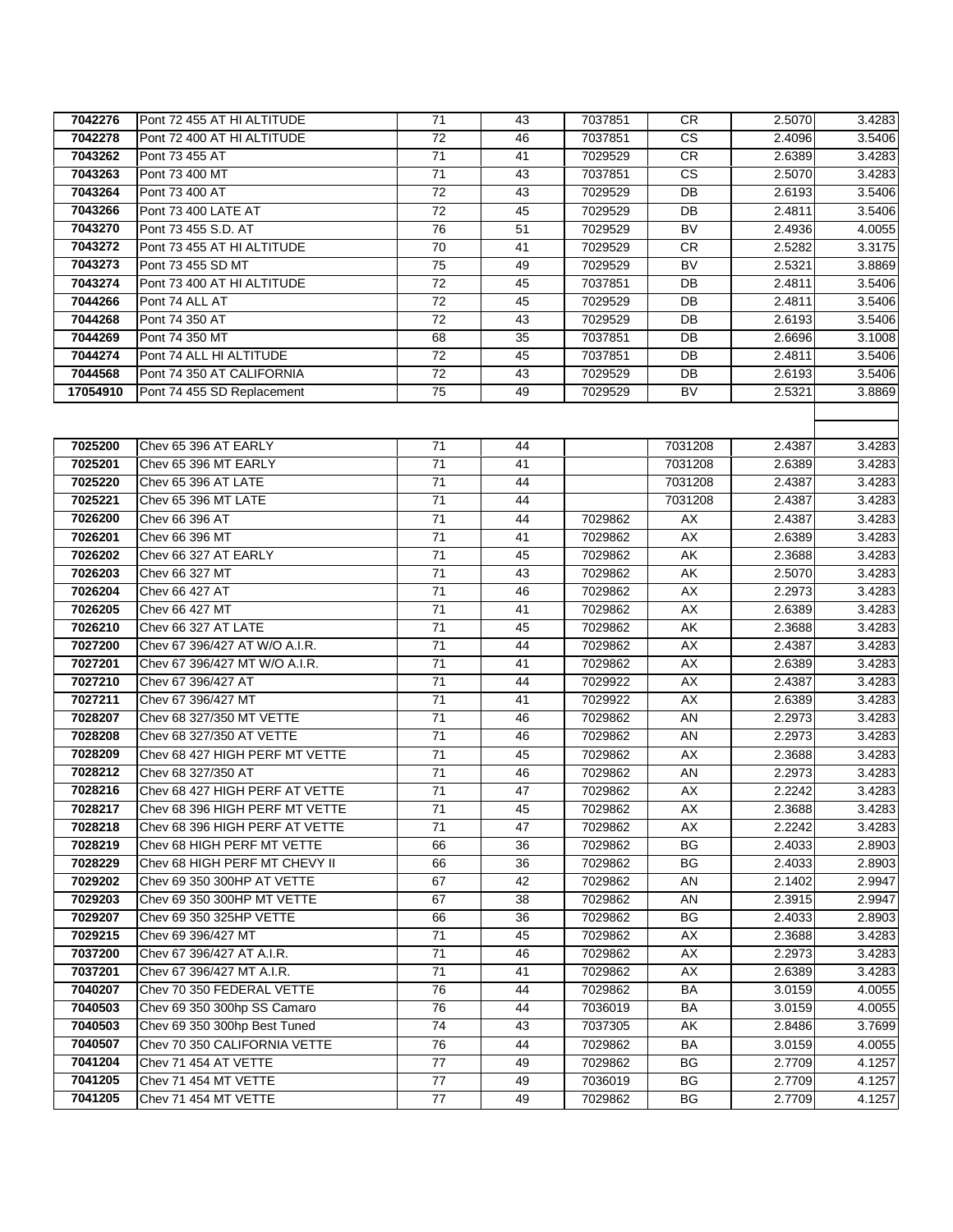| 7041212  | CHEV 71 Vette 350 A/T                              | 74              | 44 | 7029862  | AR              | 2.7803 | 3.7699 |
|----------|----------------------------------------------------|-----------------|----|----------|-----------------|--------|--------|
| 7041213  | CHEV 71 Vette 350 M/T                              | 74              | 44 | 7029862  | AR              | 2.7803 | 3.7699 |
| 7042203  | CHEV 72 Vette Fed M/T 350                          | 74              | 45 | 7029862  | DA              | 2.7104 | 3.7699 |
| 7042216  | CHEV 72 Vette A/T 454                              | 77              | 49 | 7029862  | <b>CM</b>       | 2.7709 | 4.1257 |
| 7042217  | CHEV 72 Vette M/T 454                              | 77              | 45 | 7029862  | <b>CM</b>       | 3.0662 | 4.1257 |
| 7042902  | CHEV 72 Vette Fed A/T 350                          | $\overline{74}$ | 45 | 7029862  | DA              | 2.7104 | 3.7699 |
| 7042903  | CHEV 72 Vette Calif. M/T 350                       | 74              | 45 | 7029862  | DA              | 2.7104 | 3.7699 |
| 7043200  | CHEV 73 454 all Auto                               | $\overline{77}$ | 50 | 7029862  | DA              | 2.6931 | 4.1257 |
| 7043201  | CHEV 73 454 all M/T                                | $\overline{77}$ | 48 | 7029862  | $\overline{DA}$ | 2.8471 | 4.1257 |
| 7043202  | CHEV 73 350 all Auto                               | 73              | 44 | 7029862  | DA              | 2.6649 | 3.6545 |
| 7043203  | CHEV 73 350 all M/T                                | $\overline{73}$ | 44 | 7029862  | DA              | 2.6649 | 3.6545 |
| 7043212  | CHEV 73 Vette Hi Perf. Auto                        | 74              | 44 | 7029862  | DA              | 2.7803 | 3.7699 |
| 7043213  | CHEV 73 Vette Hi Perf. M/T                         | 74              | 44 | 7029862  | <b>DA</b>       | 2.7803 | 3.7699 |
| 7044206  | CHEV 74 Vette & Nova Fed A/T                       | 75              | 46 | 7029862  | <b>CH</b>       | 2.7560 | 3.8869 |
| 7044207  | CHEV 74 Vette & Nova Fed M/T                       | $\overline{75}$ | 46 | 7029862  | <b>CH</b>       | 2.7560 | 3.8869 |
| 7044208  | CHEV 74 350 Camaro Hi Perf. A/T                    | 75              | 43 | 7029862  | DA              | 2.9657 | 3.8869 |
| 7044209  | CHEV 74 350 Camaro Hi Perf. M/T                    | $\overline{75}$ | 43 | 7029862  | DA              | 2.9657 | 3.8869 |
| 7044210  | CHEV 74 Vette 350 Hi Perf. M/T                     | 75              | 43 | 7029862  | DA              | 2.9657 | 3.8869 |
| 7044211  | CHEV 74 Vette 350 Hi Perf. A/T                     | 75              | 43 | 7029862  | DA              | 2.9657 | 3.8869 |
| 7044506  | CHEV 74 Vette & Nova Calif. A/T                    | 75              | 46 | 7029862  | <b>CH</b>       | 2.7560 | 3.8869 |
| 7044507  | CHEV 74 Vette & Nova Calif. M/T                    | 75              | 46 | 7029862  | <b>CH</b>       | 2.7560 | 3.8869 |
| 7045200  | Chev 75 454 AT Chevelle/Monte                      | 76              | 43 | 7041477  | CJ              | 3.0843 | 4.0055 |
| 7045210  | Chev 75 FEDERAL AT HIGH PERF VETTE                 | $\overline{72}$ | 44 | 7041459  | <b>CH</b>       | 2.5510 | 3.5406 |
| 7045211  | Chev 75 FEDERAL MT HIGH PERF VETTE                 | $\overline{72}$ | 44 | 7041459  | $\overline{CH}$ | 2.5510 | 3.5406 |
| 7045213  | CHEV & GMC Truck 75-76 Non-CA, HD                  | 68              | 32 | 7029862  | CP              | 2.8274 | 3.1008 |
| 7045216  | CHEV & GMC Truck, 75-76 Reg Chassis                | 68              | 32 | 7029862  | CP              | 2.8274 | 3.1008 |
| 7045222  | Chev 75 AT ALL VETTE                               | $\overline{72}$ | 46 | 7041459  | $\overline{CH}$ | 2.4096 | 3.5406 |
| 7045223  | Chev 75 FEDERAL MT VETTE                           | $\overline{72}$ | 46 | 7041459  | <b>CH</b>       | 2.4096 | 3.5406 |
| 7045228  | Chev 75 400 FEDERAL AT Chevelle/Monte              | 71              | 47 | 17052057 | DL              | 2.2242 | 3.4283 |
| 7045229  | Chev 75 400 MT Truck                               | 69              | 36 | 7029862  | <b>DL</b>       | 2.7214 | 3.2084 |
| 7045504  | Chev 75 350 AT CALIFORNIA                          | 72              | 46 | 7037851  | <b>CH</b>       | 2.4096 | 3.5406 |
| 7045583  | CHEV & GMC Truck, 75-77 Calif.                     | 73              | 42 | 7029862  | CP              | 2.7999 | 3.6545 |
| 7045586  | CHEV & GMC Truck, 75-77 Reg Chassis CA             | 73              | 42 | 7029862  | <b>CP</b>       | 2.7999 | 3.6545 |
| 17056206 | CHEV 76 Vette & Nova A/T                           | $\overline{77}$ | 48 | 7041459  | CH              | 2.8471 | 4.1257 |
| 17056207 | CHEV 76 Vette & Nova M/T                           | 77              | 48 | 7041459  | <b>CH</b>       | 2.8471 | 4.1257 |
| 17056210 | Chev 76 FEDERAL AT VETTE                           | $\overline{77}$ | 51 | 7041459  | <b>CH</b>       | 2.6138 | 4.1257 |
| 17056211 | Chev 76 FEDERAL MT VETTE                           | 77              | 51 | 7041459  | <b>CH</b>       | 2.6138 | 4.1257 |
| 17056226 | Chev 76 FEDERAL AT A/C VETTE                       | 77              | 51 | 7041459  | <b>CH</b>       | 2.6138 | 4.1257 |
| 17056506 | CHEV 76 Vette & Nova A/T Calif                     | $\overline{77}$ | 48 | 7041459  | CH              | 2.8471 | 4.1257 |
| 17056507 | ICHEV 76 Vette & Nova M/T Calif                    | 77              | 48 | 7041459  | <b>CH</b>       | 2.8471 | 4.1257 |
| 17057203 | Chev 77 FEDERAL MT NON-A/C VETTE                   | 77              | 52 | 7041459  | CН              | 2.5329 | 4.1257 |
| 17057210 | Chev 77 HIGH PERF NON-A/C VETTE                    | 77              | 53 | 7041459  | <b>CH</b>       | 2.4504 | 4.1257 |
| 17057211 | Chev 77 HIGH PERF A/C & NON-A/C VETTE              | 77              | 53 | 7041459  | <b>CH</b>       | 2.4504 | 4.1257 |
| 17057228 | Chev 77 FEDERAL A/C VETTE                          | 77              | 53 | 7041459  | CH              | 2.4504 | 4.1257 |
| 17058203 | CHEV 78 FED VETTE A/C & NON-A/C 4-<br><b>SPD</b>   | 77              | 52 | 7041459  | <b>CH</b>       | 2.5329 | 4.1257 |
| 17058210 | CHEV 78 FED VETTE NON A/C AUTO                     | 77              | 53 | 7041459  | <b>CH</b>       | 2.4504 | 4.1257 |
| 17058211 | CHEV 78 FED VETTE H.P. A/C & NON 4-<br>SPD         | 77              | 53 | 7041459  | <b>CH</b>       | 2.4504 | 4.1257 |
| 17058228 | CHEV 78 FED VETTE H.P. A/C AUTO                    | 77              | 53 | 7041459  | <b>CH</b>       | 2.4504 | 4.1257 |
| 17059203 | CHEV 79 FED VETTE A/C & NON 4-SPD                  | 72              | 40 | 7041459  | <b>CH</b>       | 2.8149 | 3.5406 |
| 17059210 | CHEV 79 VETTE L-82 H.P. NON-A/C AUTO               | 77              | 53 | 7041459  | CН              | 2.4504 | 4.1257 |
| 17059211 | CHEV 79 VETTE L-82 H.P. A/C & NON 4-<br><b>SPD</b> | 77              | 53 | 7041459  | CН              | 2.4504 | 4.1257 |
| 17059228 | CHEV 79 VETTE L-82 H.P. A/C AUTO                   | 77              | 53 | 7041459  | <b>CH</b>       | 2.4504 | 4.1257 |
| 17080201 | CHEV 80                                            | 71              | 48 | 7041459  | <b>DR</b>       | 2.1496 | 3.4283 |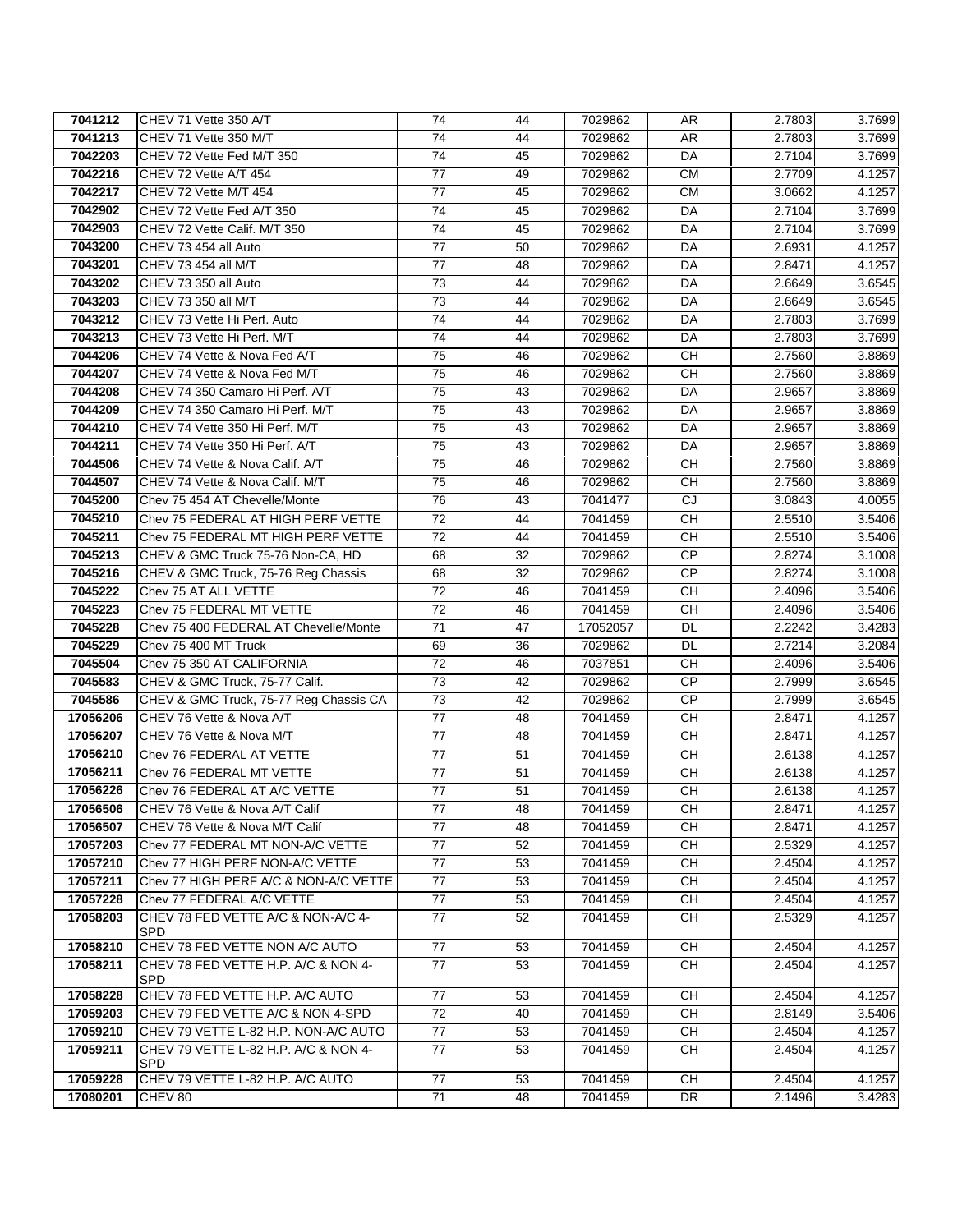| 17080202 | CHEV 80           | 71 | 42 | 7041459 | CН      | 2.5737 | 3.4283 |
|----------|-------------------|----|----|---------|---------|--------|--------|
| 17080204 | CHEV 80           | 71 | 42 | 7041459 | CН      | 2.5737 | 3.4283 |
| 17080205 | CHEV 80           | 72 | 51 | 7041459 | DP      | 2.0287 | 3.5406 |
| 17080206 | CHEV 80           | 72 | 51 | 7041459 | DP      | 2.0287 | 3.5406 |
| 17080207 | Chev 80 VETTE M/T | 71 | 42 | 7041459 | CН      | 2.5737 | 3.4283 |
| 17080212 | CHEV 80           | 72 | 52 | 7041459 | 7048992 | 1.9478 | 3.5406 |
| 17080213 | CHEV 80           | 72 | 50 | 7041459 | DP      | 2.1080 | 3.5406 |
| 17080215 | CHEV 80           | 72 | 50 | 7041459 | DP      | 2.1080 | 3.5406 |
| 17080224 | CHEV 80           | 72 | 48 | 7041459 | DR      | 2.2619 | 3.5406 |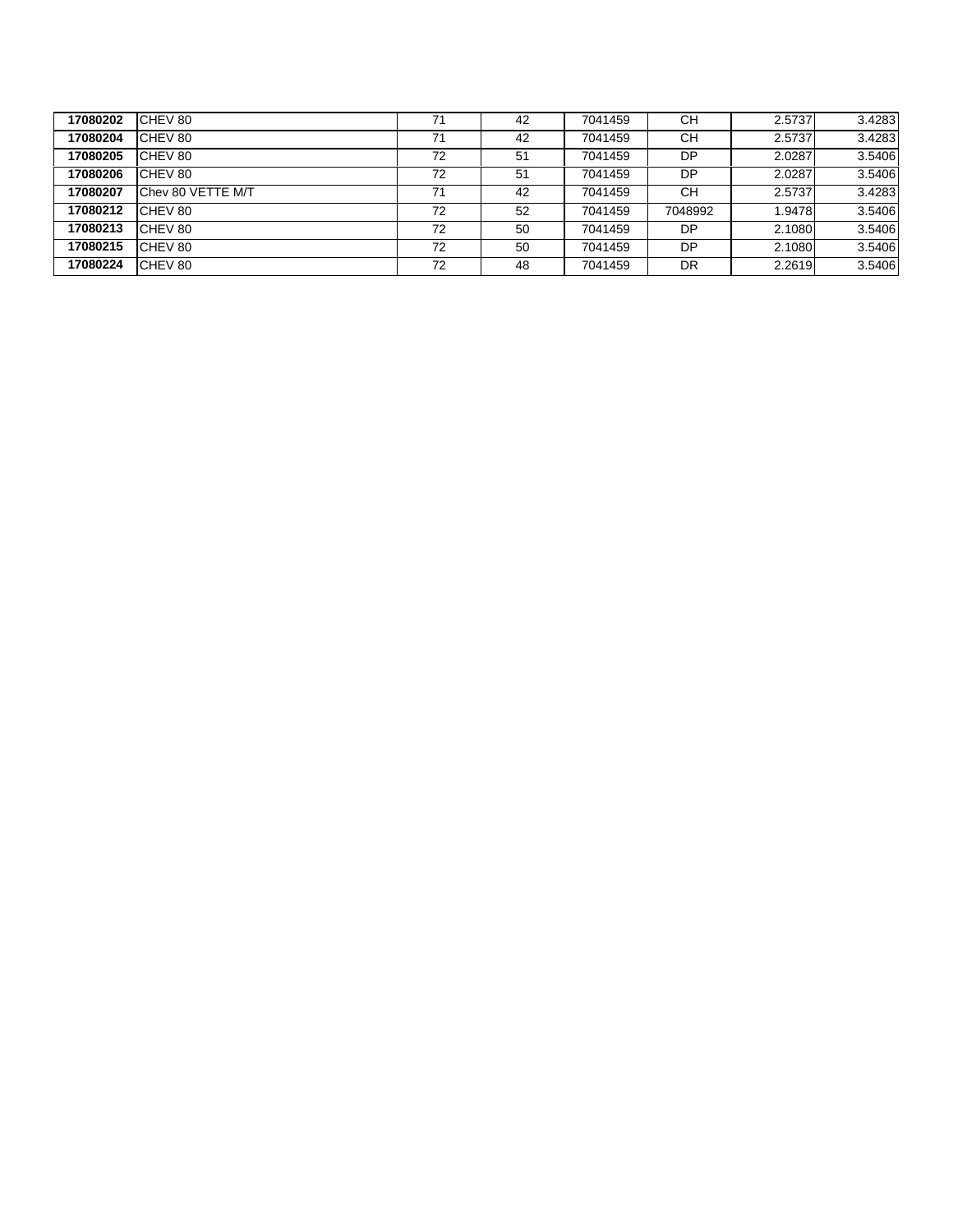## **Figure 2: Metering Areas of Jet & Rod Combinations**

| Jet   | <b>Jet Area</b> | Rod   | <b>Rod Area</b> | <b>Resulting Area</b>    |
|-------|-----------------|-------|-----------------|--------------------------|
|       |                 |       |                 |                          |
| 0.060 | 0.00282743      | 0.026 | 0.00053093      | 0.0022965                |
| 0.060 | 0.00282743      | 0.030 | 0.00070686      | 0.00212058               |
| 0.060 | 0.00282743      | 0.031 | 0.00075477      | 0.00207267               |
| 0.060 | 0.00282743      | 0.032 | 0.00080425      | 0.00202319               |
| 0.060 | 0.00282743      | 0.033 | 0.0008553       | 0.00197213               |
| 0.060 | 0.00282743      | 0.034 | 0.00090792      | 0.00191951               |
| 0.060 | 0.00282743      | 0.035 | 0.00096211      | 0.00186532               |
| 0.060 | 0.00282743      | 0.036 | 0.00101788      | 0.00180956               |
| 0.060 | 0.00282743      | 0.037 | 0.00107521      | 0.00175222               |
| 0.060 | 0.00282743      | 0.038 | 0.00113411      | 0.00169332               |
| 0.060 | 0.00282743      | 0.039 | 0.00119459      | 0.00163284               |
| 0.060 | 0.00282743      | 0.040 | 0.00125664      | 0.0015708                |
| 0.060 | 0.00282743      | 0.041 | 0.00132025      | 0.00150718               |
| 0.060 | 0.00282743      | 0.042 | 0.00138544      | 0.00144199               |
| 0.060 | 0.00282743      | 0.043 | 0.0014522       | 0.00137523               |
| 0.060 | 0.00282743      | 0.044 | 0.00152053      | 0.0013069                |
| 0.060 | 0.00282743      | 0.045 | 0.00159043      | 0.001237                 |
| 0.060 | 0.00282743      | 0.046 | 0.0016619       | 0.00116553               |
| 0.060 | 0.00282743      | 0.047 | 0.00173494      | 0.00109249               |
| 0.060 | 0.00282743      | 0.048 | 0.00180956      | 0.00101788               |
| 0.060 | 0.00282743      | 0.049 | 0.00188574      | 0.00094169               |
| 0.060 | 0.00282743      | 0.050 | 0.0019635       | 0.00086394               |
| 0.061 | 0.00292247      | 0.026 | 0.00053093      | 0.00239154               |
| 0.061 | 0.00292247      | 0.030 | 0.00070686      | 0.00221561               |
| 0.061 | 0.00292247      | 0.031 | 0.00075477      | 0.0021677                |
| 0.061 | 0.00292247      | 0.032 | 0.00080425      | 0.00211822               |
| 0.061 | 0.00292247      | 0.033 | 0.0008553       | 0.00206717               |
| 0.061 | 0.00292247      | 0.034 | 0.00090792      | 0.00201455               |
| 0.061 | 0.00292247      | 0.035 | 0.00096211      | 0.00196035               |
| 0.061 | 0.00292247      | 0.036 | 0.00101788      | 0.00190459               |
| 0.061 | 0.00292247      | 0.037 | 0.00107521      | 0.00184726               |
| 0.061 | 0.00292247      | 0.038 | 0.00113411      | 0.00178835               |
| 0.061 | 0.00292247      | 0.039 | 0.00119459      | 0.00172788               |
| 0.061 | 0.00292247      | 0.040 | 0.00125664      | 0.00166583               |
| 0.061 | 0.00292247      | 0.041 | 0.00132025      | 0.00160221               |
| 0.061 | 0.00292247      | 0.042 | 0.00138544      | 0.00153702               |
| 0.061 | 0.00292247      | 0.043 | 0.0014522       | 0.00147027               |
| 0.061 | 0.00292247      | 0.044 | 0.00152053      | 0.00140194               |
| 0.061 | 0.00292247      | 0.045 | 0.00159043      | 0.00133204               |
| 0.061 | 0.00292247      | 0.046 | 0.0016619       | 0.00126056               |
| 0.061 | 0.00292247      | 0.047 | 0.00173494      | 0.00118752               |
| 0.061 | 0.00292247      | 0.048 | 0.00180956      | 0.00111291<br>0.00103673 |
| 0.061 | 0.00292247      | 0.049 | 0.00188574      |                          |
| 0.061 | 0.00292247      | 0.050 | 0.0019635       | 0.00095897               |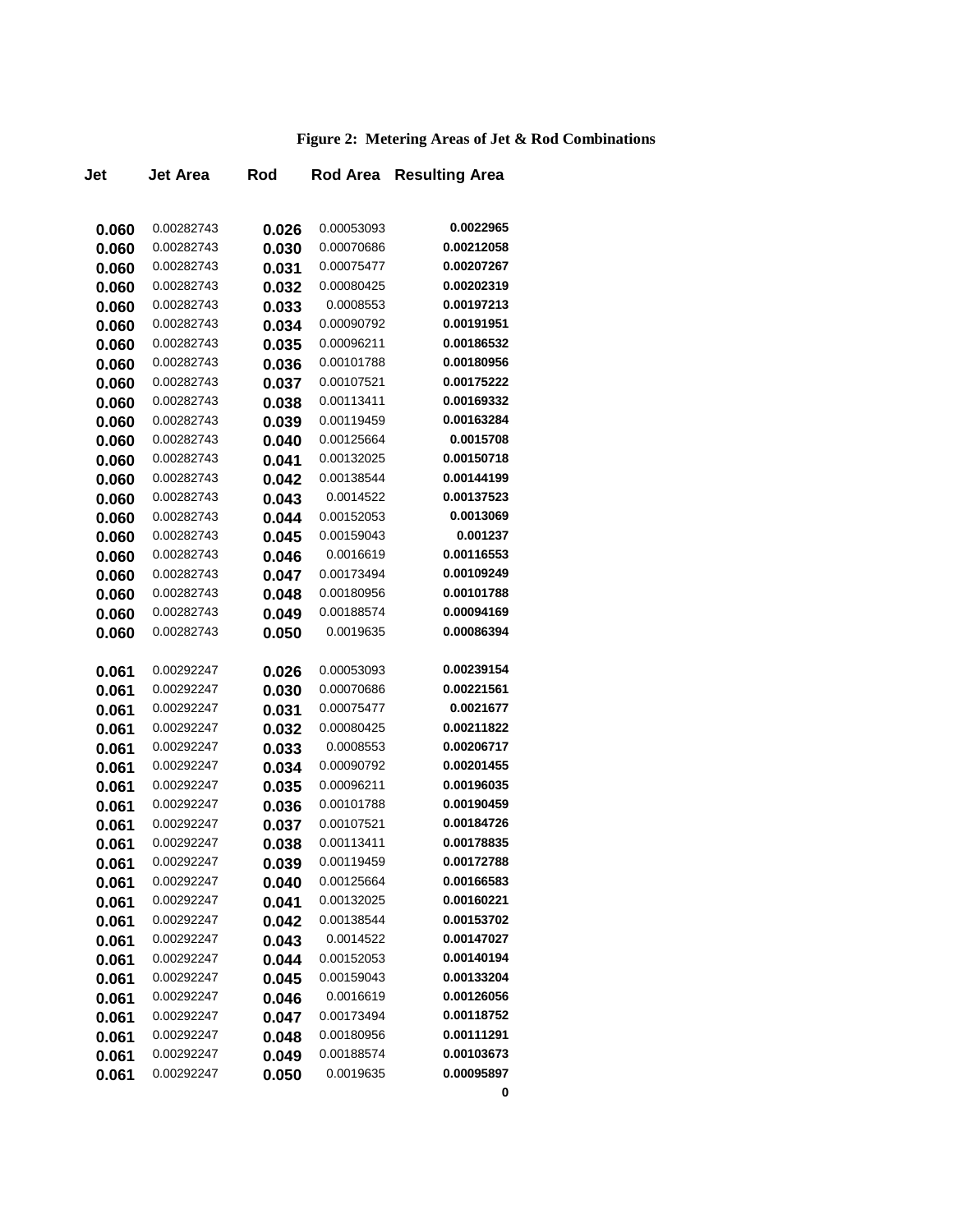| 0.062 | 0.00301907               | 0.026 | 0.00053093               | 0.00248814              |
|-------|--------------------------|-------|--------------------------|-------------------------|
| 0.062 | 0.00301907               | 0.030 | 0.00070686               | 0.00231221              |
| 0.062 | 0.00301907               | 0.031 | 0.00075477               | 0.0022643               |
| 0.062 | 0.00301907               | 0.032 | 0.00080425               | 0.00221482              |
| 0.062 | 0.00301907               | 0.033 | 0.0008553                | 0.00216377              |
| 0.062 | 0.00301907               | 0.034 | 0.00090792               | 0.00211115              |
| 0.062 | 0.00301907               | 0.035 | 0.00096211               | 0.00205696              |
| 0.062 | 0.00301907               | 0.036 | 0.00101788               | 0.00200119              |
| 0.062 | 0.00301907               | 0.037 | 0.00107521               | 0.00194386              |
| 0.062 | 0.00301907               | 0.038 | 0.00113411               | 0.00188496              |
| 0.062 | 0.00301907               | 0.039 | 0.00119459               | 0.00182448              |
| 0.062 | 0.00301907               | 0.040 | 0.00125664               | 0.00176243              |
| 0.062 | 0.00301907               | 0.041 | 0.00132025               | 0.00169882              |
| 0.062 | 0.00301907               | 0.042 | 0.00138544               | 0.00163363              |
| 0.062 | 0.00301907               | 0.043 | 0.0014522                | 0.00156687              |
| 0.062 | 0.00301907               | 0.044 | 0.00152053               | 0.00149854              |
| 0.062 | 0.00301907               | 0.045 | 0.00159043               | 0.00142864              |
| 0.062 | 0.00301907               | 0.046 | 0.0016619                | 0.00135717              |
| 0.062 | 0.00301907               | 0.047 | 0.00173494               | 0.00128413              |
| 0.062 | 0.00301907               | 0.048 | 0.00180956               | 0.00120951              |
| 0.062 | 0.00301907               | 0.049 | 0.00188574               | 0.00113333              |
| 0.062 | 0.00301907               | 0.050 | 0.0019635                | 0.00105558              |
| 0.063 | 0.00311725               | 0.026 | 0.00053093               | 0.00258632              |
| 0.063 | 0.00311725               | 0.030 | 0.00070686               | 0.00241039              |
| 0.063 | 0.00311725               | 0.031 | 0.00075477               | 0.00236248              |
| 0.063 | 0.00311725               | 0.032 | 0.00080425               | 0.002313                |
| 0.063 | 0.00311725               | 0.033 | 0.0008553                | 0.00226195              |
| 0.063 | 0.00311725               | 0.034 | 0.00090792               | 0.00220933              |
| 0.063 | 0.00311725               | 0.035 | 0.00096211               | 0.00215513              |
| 0.063 | 0.00311725               | 0.036 | 0.00101788               | 0.00209937              |
| 0.063 | 0.00311725               | 0.037 | 0.00107521               | 0.00204204              |
| 0.063 | 0.00311725               | 0.038 | 0.00113411               | 0.00198313              |
| 0.063 | 0.00311725               | 0.039 | 0.00119459               | 0.00192265              |
| 0.063 | 0.00311725               | 0.040 | 0.00125664               | 0.00186061              |
| 0.063 | 0.00311725               | 0.041 | 0.00132025               | 0.00179699              |
| 0.063 | 0.00311725               | 0.042 | 0.00138544               | 0.0017318               |
| 0.063 | 0.00311725               | 0.043 | 0.0014522                | 0.00166504              |
| 0.063 | 0.00311725               | 0.044 | 0.00152053               | 0.00159671              |
| 0.063 | 0.00311725               | 0.045 | 0.00159043               | 0.00152681              |
| 0.063 | 0.00311725               | 0.046 | 0.0016619                | 0.00145534              |
| 0.063 | 0.00311725               | 0.047 | 0.00173494               | 0.0013823               |
| 0.063 | 0.00311725<br>0.00311725 | 0.048 | 0.00180956<br>0.00188574 | 0.00130769<br>0.0012315 |
| 0.063 | 0.00311725               | 0.049 | 0.0019635                | 0.00115375              |
| 0.063 |                          | 0.050 |                          |                         |
| 0.064 | 0.00321699               | 0.026 | 0.00053093               | 0.00268606              |
| 0.064 | 0.00321699               | 0.030 | 0.00070686               | 0.00251013              |
| 0.064 | 0.00321699               | 0.031 | 0.00075477               | 0.00246222              |
| 0.064 | 0.00321699               | 0.032 | 0.00080425               | 0.00241274              |
| 0.064 | 0.00321699               | 0.033 | 0.0008553                | 0.00236169              |
| 0.064 | 0.00321699               | 0.034 | 0.00090792               | 0.00230907              |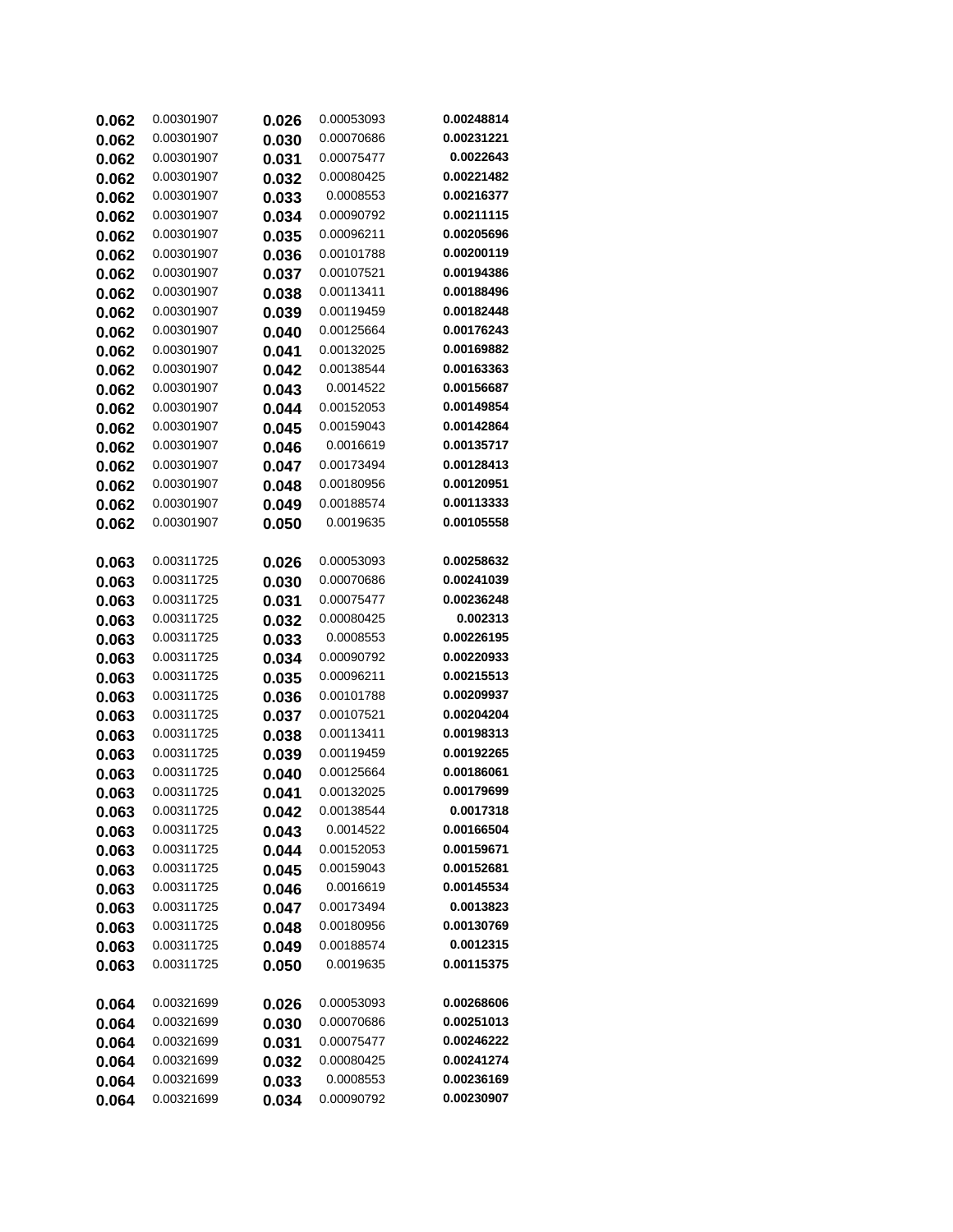| 0.064 | 0.00321699 | 0.035 | 0.00096211 | 0.00225488 |
|-------|------------|-------|------------|------------|
| 0.064 | 0.00321699 | 0.036 | 0.00101788 | 0.00219911 |
| 0.064 | 0.00321699 | 0.037 | 0.00107521 | 0.00214178 |
| 0.064 | 0.00321699 | 0.038 | 0.00113411 | 0.00208288 |
| 0.064 | 0.00321699 | 0.039 | 0.00119459 | 0.0020224  |
| 0.064 | 0.00321699 | 0.040 | 0.00125664 | 0.00196035 |
| 0.064 | 0.00321699 | 0.041 | 0.00132025 | 0.00189674 |
| 0.064 | 0.00321699 | 0.042 | 0.00138544 | 0.00183155 |
| 0.064 | 0.00321699 | 0.043 | 0.0014522  | 0.00176479 |
| 0.064 | 0.00321699 | 0.044 | 0.00152053 | 0.00169646 |
| 0.064 | 0.00321699 | 0.045 | 0.00159043 | 0.00162656 |
| 0.064 | 0.00321699 | 0.046 | 0.0016619  | 0.00155509 |
| 0.064 | 0.00321699 | 0.047 | 0.00173494 | 0.00148205 |
| 0.064 | 0.00321699 | 0.048 | 0.00180956 | 0.00140743 |
| 0.064 | 0.00321699 | 0.049 | 0.00188574 | 0.00133125 |
| 0.064 | 0.00321699 | 0.050 | 0.0019635  | 0.0012535  |
| 0.065 | 0.00331831 | 0.026 | 0.00053093 | 0.00278738 |
| 0.065 | 0.00331831 | 0.030 | 0.00070686 | 0.00261145 |
| 0.065 | 0.00331831 | 0.031 | 0.00075477 | 0.00256354 |
| 0.065 | 0.00331831 | 0.032 | 0.00080425 | 0.00251406 |
| 0.065 | 0.00331831 | 0.033 | 0.0008553  | 0.00246301 |
| 0.065 | 0.00331831 | 0.034 | 0.00090792 | 0.00241039 |
| 0.065 | 0.00331831 | 0.035 | 0.00096211 | 0.00235619 |
| 0.065 | 0.00331831 | 0.036 | 0.00101788 | 0.00230043 |
| 0.065 | 0.00331831 | 0.037 | 0.00107521 | 0.0022431  |
| 0.065 | 0.00331831 | 0.038 | 0.00113411 | 0.00218419 |
| 0.065 | 0.00331831 | 0.039 | 0.00119459 | 0.00212372 |
| 0.065 | 0.00331831 | 0.040 | 0.00125664 | 0.00206167 |
| 0.065 | 0.00331831 | 0.041 | 0.00132025 | 0.00199805 |
| 0.065 | 0.00331831 | 0.042 | 0.00138544 | 0.00193286 |
| 0.065 | 0.00331831 | 0.043 | 0.0014522  | 0.00186611 |
| 0.065 | 0.00331831 | 0.044 | 0.00152053 | 0.00179778 |
| 0.065 | 0.00331831 | 0.045 | 0.00159043 | 0.00172788 |
| 0.065 | 0.00331831 | 0.046 | 0.0016619  | 0.0016564  |
| 0.065 | 0.00331831 | 0.047 | 0.00173494 | 0.00158336 |
| 0.065 | 0.00331831 | 0.048 | 0.00180956 | 0.00150875 |
| 0.065 | 0.00331831 | 0.049 | 0.00188574 | 0.00143257 |
| 0.065 | 0.00331831 | 0.050 | 0.0019635  | 0.00135481 |
| 0.066 | 0.00342119 | 0.026 | 0.00053093 | 0.00289027 |
| 0.066 | 0.00342119 | 0.030 | 0.00070686 | 0.00271434 |
| 0.066 | 0.00342119 | 0.031 | 0.00075477 | 0.00266643 |
| 0.066 | 0.00342119 | 0.032 | 0.00080425 | 0.00261695 |
| 0.066 | 0.00342119 | 0.033 | 0.0008553  | 0.0025659  |
| 0.066 | 0.00342119 | 0.034 | 0.00090792 | 0.00251327 |
| 0.066 | 0.00342119 | 0.035 | 0.00096211 | 0.00245908 |
| 0.066 | 0.00342119 | 0.036 | 0.00101788 | 0.00240332 |
| 0.066 | 0.00342119 | 0.037 | 0.00107521 | 0.00234598 |
| 0.066 | 0.00342119 | 0.038 | 0.00113411 | 0.00228708 |
| 0.066 | 0.00342119 | 0.039 | 0.00119459 | 0.0022266  |
| 0.066 | 0.00342119 | 0.040 | 0.00125664 | 0.00216456 |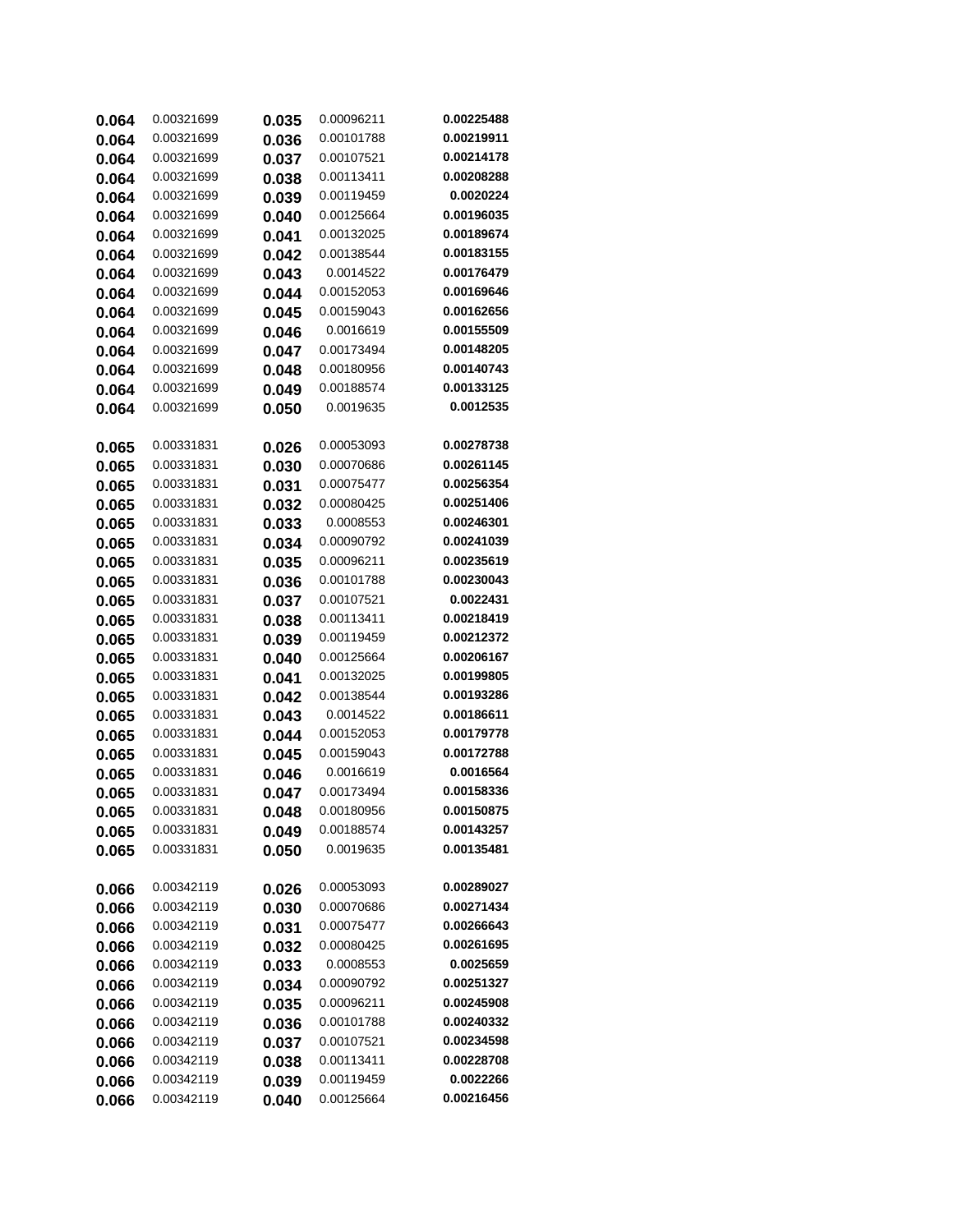| 0.066 | 0.00342119               | 0.041 | 0.00132025              | 0.00210094               |
|-------|--------------------------|-------|-------------------------|--------------------------|
| 0.066 | 0.00342119               | 0.042 | 0.00138544              | 0.00203575               |
| 0.066 | 0.00342119               | 0.043 | 0.0014522               | 0.00196899               |
| 0.066 | 0.00342119               | 0.044 | 0.00152053              | 0.00190066               |
| 0.066 | 0.00342119               | 0.045 | 0.00159043              | 0.00183076               |
| 0.066 | 0.00342119               | 0.046 | 0.0016619               | 0.00175929               |
| 0.066 | 0.00342119               | 0.047 | 0.00173494              | 0.00168625               |
| 0.066 | 0.00342119               | 0.048 | 0.00180956              | 0.00161164               |
| 0.066 | 0.00342119               | 0.049 | 0.00188574              | 0.00153545               |
| 0.066 | 0.00342119               | 0.050 | 0.0019635               | 0.0014577                |
|       |                          |       |                         |                          |
| 0.067 | 0.00352565               | 0.026 | 0.00053093              | 0.00299472               |
| 0.067 | 0.00352565               | 0.030 | 0.00070686              | 0.00281879               |
| 0.067 | 0.00352565               | 0.031 | 0.00075477              | 0.00277088               |
| 0.067 | 0.00352565               | 0.032 | 0.00080425              | 0.0027214                |
| 0.067 | 0.00352565               | 0.033 | 0.0008553               | 0.00267035               |
| 0.067 | 0.00352565               | 0.034 | 0.00090792              | 0.00261773               |
| 0.067 | 0.00352565               | 0.035 | 0.00096211              | 0.00256354               |
| 0.067 | 0.00352565               | 0.036 | 0.00101788              | 0.00250778               |
| 0.067 | 0.00352565               | 0.037 | 0.00107521              | 0.00245044               |
| 0.067 | 0.00352565               | 0.038 | 0.00113411              | 0.00239154               |
| 0.067 | 0.00352565               | 0.039 | 0.00119459              | 0.00233106               |
| 0.067 | 0.00352565               | 0.040 | 0.00125664              | 0.00226902               |
| 0.067 | 0.00352565               | 0.041 | 0.00132025              | 0.0022054                |
| 0.067 | 0.00352565               | 0.042 | 0.00138544              | 0.00214021               |
| 0.067 | 0.00352565               | 0.043 | 0.0014522               | 0.00207345               |
| 0.067 | 0.00352565               | 0.044 | 0.00152053              | 0.00200512               |
| 0.067 | 0.00352565               | 0.045 | 0.00159043              | 0.00193522               |
| 0.067 | 0.00352565               | 0.046 | 0.0016619               | 0.00186375               |
| 0.067 | 0.00352565               | 0.047 | 0.00173494              | 0.00179071               |
| 0.067 | 0.00352565               | 0.048 | 0.00180956              | 0.00171609               |
| 0.067 | 0.00352565               | 0.049 | 0.00188574              | 0.00163991               |
| 0.067 | 0.00352565               | 0.050 | 0.0019635               | 0.00156216               |
|       |                          |       |                         |                          |
| 0.068 | 0.00363168               | 0.026 | 0.00053093              | 0.00310075               |
| 0.068 | 0.00363168               | 0.030 | 0.00070686              | 0.00292482               |
| 0.068 | 0.00363168               | 0.031 | 0.00075477              | 0.00287691               |
| 0.068 | 0.00363168               | 0.032 | 0.00080425              | 0.00282743               |
| 0.068 | 0.00363168               | 0.033 | 0.0008553               | 0.00277638               |
| 0.068 | 0.00363168               | 0.034 | 0.00090792              | 0.00272376               |
| 0.068 | 0.00363168               | 0.035 | 0.00096211              | 0.00266957               |
| 0.068 | 0.00363168               | 0.036 | 0.00101788              | 0.00261381               |
| 0.068 | 0.00363168               | 0.037 | 0.00107521              | 0.00255647               |
| 0.068 | 0.00363168               | 0.038 | 0.00113411              | 0.00249757               |
| 0.068 | 0.00363168               | 0.039 | 0.00119459              | 0.00243709               |
| 0.068 | 0.00363168               | 0.040 | 0.00125664              | 0.00237504               |
| 0.068 | 0.00363168               | 0.041 | 0.00132025              | 0.00231143               |
| 0.068 | 0.00363168               | 0.042 | 0.00138544              | 0.00224624<br>0.00217948 |
| 0.068 | 0.00363168               | 0.043 | 0.0014522<br>0.00152053 | 0.00211115               |
| 0.068 | 0.00363168<br>0.00363168 | 0.044 | 0.00159043              | 0.00204125               |
| 0.068 |                          | 0.045 |                         | 0.00196978               |
| 0.068 | 0.00363168               | 0.046 | 0.0016619               |                          |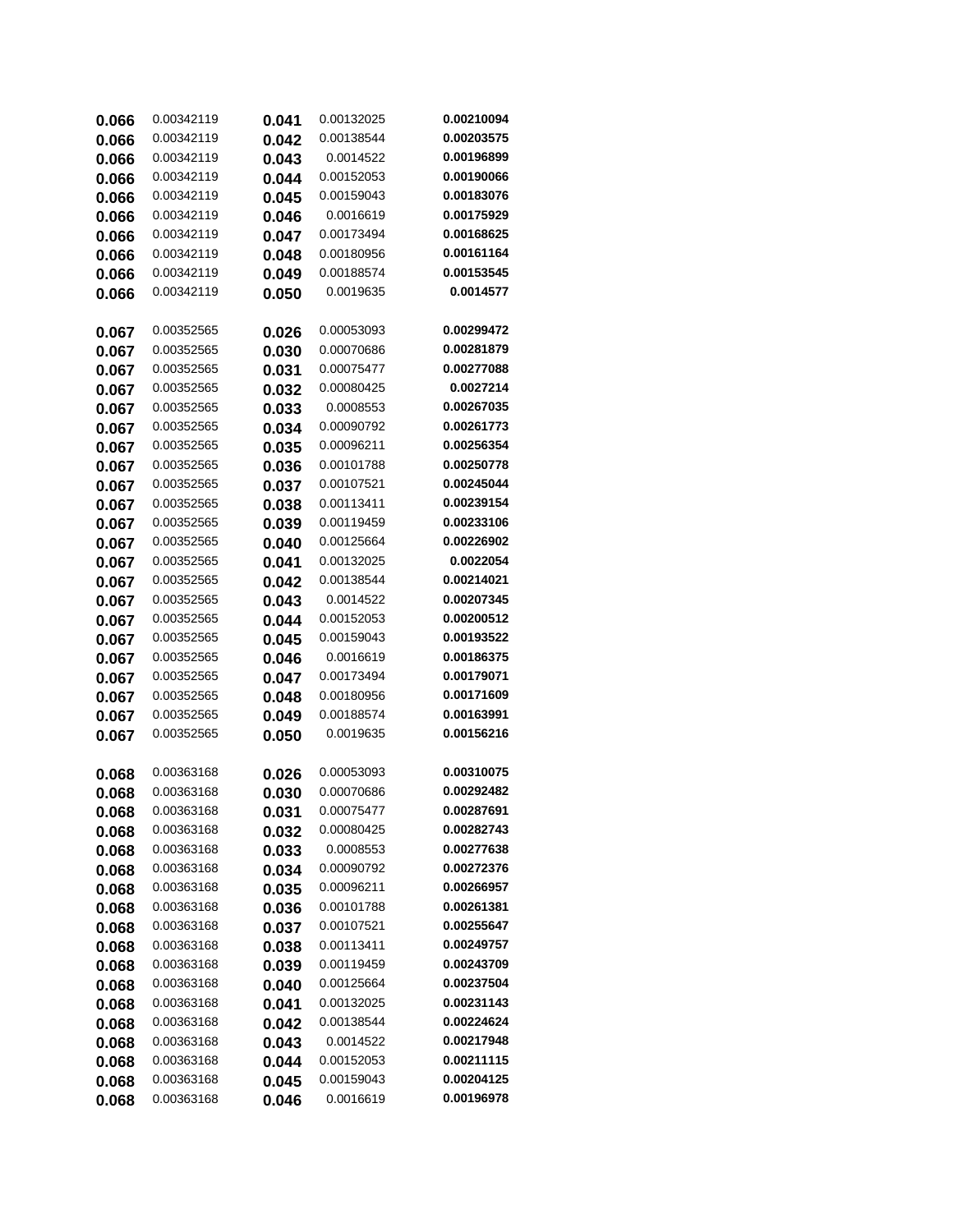| 0.068 | 0.00363168 | 0.047 | 0.00173494 | 0.00189674 |
|-------|------------|-------|------------|------------|
| 0.068 | 0.00363168 | 0.048 | 0.00180956 | 0.00182212 |
| 0.068 | 0.00363168 | 0.049 | 0.00188574 | 0.00174594 |
| 0.068 | 0.00363168 | 0.050 | 0.0019635  | 0.00166819 |
| 0.069 | 0.00373928 | 0.026 | 0.00053093 | 0.00320835 |
| 0.069 | 0.00373928 | 0.030 | 0.00070686 | 0.00303242 |
| 0.069 | 0.00373928 | 0.031 | 0.00075477 | 0.00298451 |
| 0.069 | 0.00373928 | 0.032 | 0.00080425 | 0.00293503 |
| 0.069 | 0.00373928 | 0.033 | 0.0008553  | 0.00288398 |
| 0.069 | 0.00373928 | 0.034 | 0.00090792 | 0.00283136 |
| 0.069 | 0.00373928 | 0.035 | 0.00096211 | 0.00277717 |
| 0.069 | 0.00373928 | 0.036 | 0.00101788 | 0.0027214  |
| 0.069 | 0.00373928 | 0.037 | 0.00107521 | 0.00266407 |
| 0.069 | 0.00373928 | 0.038 | 0.00113411 | 0.00260517 |
| 0.069 | 0.00373928 | 0.039 | 0.00119459 | 0.00254469 |
| 0.069 | 0.00373928 | 0.040 | 0.00125664 | 0.00248264 |
| 0.069 | 0.00373928 | 0.041 | 0.00132025 | 0.00241903 |
| 0.069 | 0.00373928 | 0.042 | 0.00138544 | 0.00235384 |
| 0.069 | 0.00373928 | 0.043 | 0.0014522  | 0.00228708 |
| 0.069 | 0.00373928 | 0.044 | 0.00152053 | 0.00221875 |
| 0.069 | 0.00373928 | 0.045 | 0.00159043 | 0.00214885 |
| 0.069 | 0.00373928 | 0.046 | 0.0016619  | 0.00207738 |
| 0.069 | 0.00373928 | 0.047 | 0.00173494 | 0.00200434 |
| 0.069 | 0.00373928 | 0.048 | 0.00180956 | 0.00192972 |
| 0.069 | 0.00373928 | 0.049 | 0.00188574 | 0.00185354 |
|       |            |       |            |            |
| 0.069 | 0.00373928 | 0.050 | 0.0019635  | 0.00177579 |
| 0.070 | 0.00384845 | 0.026 | 0.00053093 | 0.00331752 |
| 0.070 | 0.00384845 | 0.030 | 0.00070686 | 0.00314159 |
| 0.070 | 0.00384845 | 0.031 | 0.00075477 | 0.00309368 |
| 0.070 | 0.00384845 | 0.032 | 0.00080425 | 0.0030442  |
| 0.070 | 0.00384845 | 0.033 | 0.0008553  | 0.00299315 |
| 0.070 | 0.00384845 | 0.034 | 0.00090792 | 0.00294053 |
| 0.070 | 0.00384845 | 0.035 | 0.00096211 | 0.00288634 |
| 0.070 | 0.00384845 | 0.036 | 0.00101788 | 0.00283057 |
| 0.070 | 0.00384845 | 0.037 | 0.00107521 | 0.00277324 |
| 0.070 | 0.00384845 | 0.038 | 0.00113411 | 0.00271434 |
| 0.070 | 0.00384845 | 0.039 | 0.00119459 | 0.00265386 |
| 0.070 | 0.00384845 | 0.040 | 0.00125664 | 0.00259181 |
| 0.070 | 0.00384845 | 0.041 | 0.00132025 | 0.0025282  |
| 0.070 | 0.00384845 | 0.042 | 0.00138544 | 0.00246301 |
| 0.070 | 0.00384845 | 0.043 | 0.0014522  | 0.00239625 |
| 0.070 | 0.00384845 | 0.044 | 0.00152053 | 0.00232792 |
| 0.070 | 0.00384845 | 0.045 | 0.00159043 | 0.00225802 |
| 0.070 | 0.00384845 | 0.046 | 0.0016619  | 0.00218655 |
| 0.070 | 0.00384845 | 0.047 | 0.00173494 | 0.00211351 |
| 0.070 | 0.00384845 | 0.048 | 0.00180956 | 0.00203889 |
| 0.070 | 0.00384845 | 0.049 | 0.00188574 | 0.00196271 |
| 0.070 | 0.00384845 | 0.050 | 0.0019635  | 0.00188496 |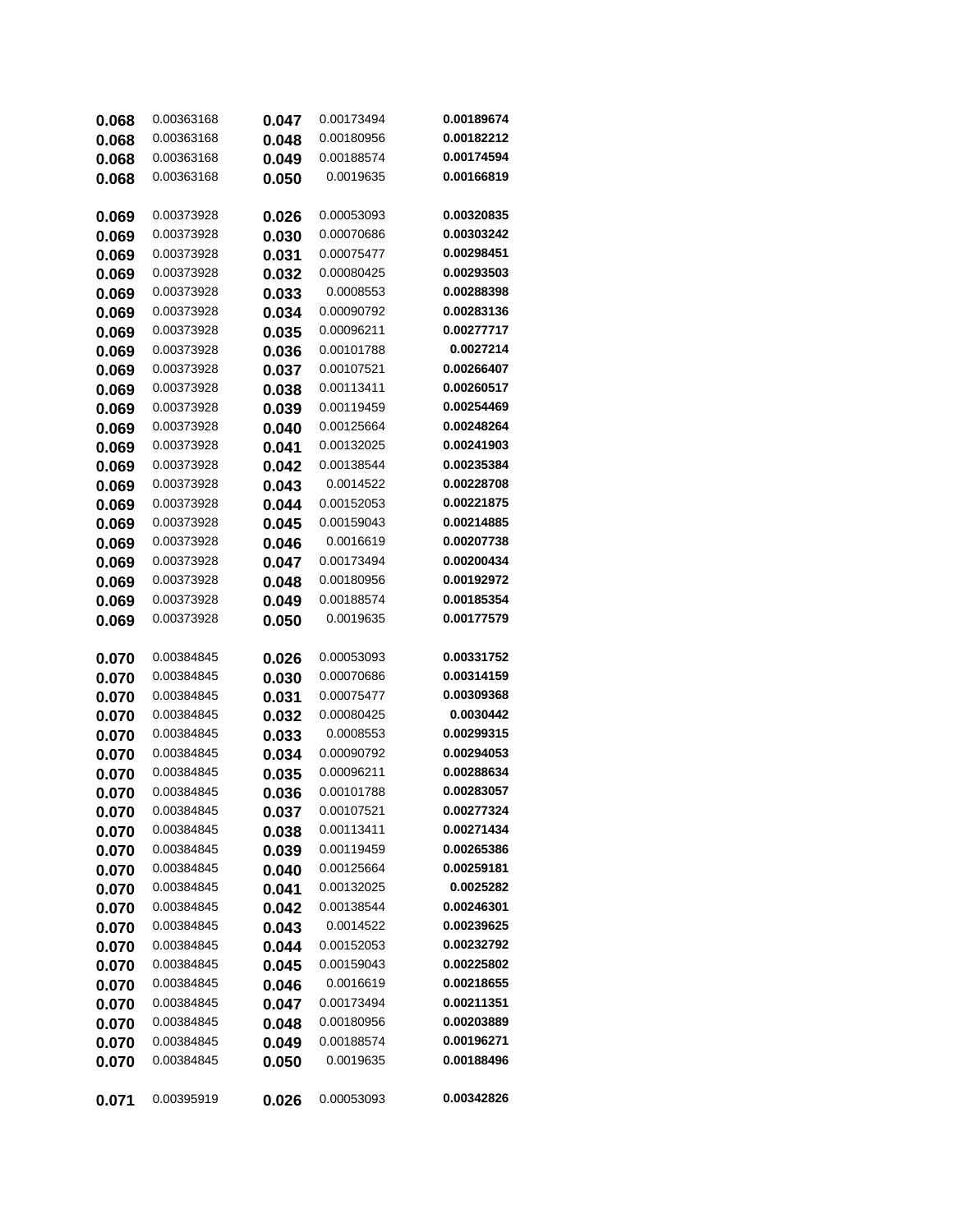| 0.071 | 0.00395919             | 0.030 | 0.00070686               | 0.00325233               |
|-------|------------------------|-------|--------------------------|--------------------------|
| 0.071 | 0.00395919             | 0.031 | 0.00075477               | 0.00320442               |
| 0.071 | 0.00395919             | 0.032 | 0.00080425               | 0.00315494               |
| 0.071 | 0.00395919             | 0.033 | 0.0008553                | 0.00310389               |
| 0.071 | 0.00395919             | 0.034 | 0.00090792               | 0.00305127               |
| 0.071 | 0.00395919             | 0.035 | 0.00096211               | 0.00299708               |
| 0.071 | 0.00395919             | 0.036 | 0.00101788               | 0.00294132               |
| 0.071 | 0.00395919             | 0.037 | 0.00107521               | 0.00288398               |
| 0.071 | 0.00395919             | 0.038 | 0.00113411               | 0.00282508               |
| 0.071 | 0.00395919             | 0.039 | 0.00119459               | 0.0027646                |
| 0.071 | 0.00395919             | 0.040 | 0.00125664               | 0.00270256               |
| 0.071 | 0.00395919             | 0.041 | 0.00132025               | 0.00263894               |
| 0.071 | 0.00395919             | 0.042 | 0.00138544               | 0.00257375               |
| 0.071 | 0.00395919             | 0.043 | 0.0014522                | 0.00250699               |
| 0.071 | 0.00395919             | 0.044 | 0.00152053               | 0.00243866               |
| 0.071 | 0.00395919             | 0.045 | 0.00159043               | 0.00236876               |
| 0.071 | 0.00395919             | 0.046 | 0.0016619                | 0.00229729               |
| 0.071 | 0.00395919             | 0.047 | 0.00173494               | 0.00222425               |
| 0.071 | 0.00395919             | 0.048 | 0.00180956               | 0.00214963               |
| 0.071 | 0.00395919             | 0.049 | 0.00188574               | 0.00207345               |
| 0.071 | 0.00395919             | 0.050 | 0.0019635                | 0.0019957                |
| 0.072 | 0.0040715              | 0.026 | 0.00053093               | 0.00354057               |
| 0.072 | 0.0040715              | 0.030 | 0.00070686               | 0.00336465               |
| 0.072 | 0.0040715              | 0.031 | 0.00075477               | 0.00331674               |
| 0.072 | 0.0040715              | 0.032 | 0.00080425               | 0.00326726               |
| 0.072 | 0.0040715              | 0.033 | 0.0008553                | 0.00321621               |
| 0.072 | 0.0040715              | 0.034 | 0.00090792               | 0.00316358               |
| 0.072 | 0.0040715              | 0.035 | 0.00096211               | 0.00310939               |
| 0.072 | 0.0040715              | 0.036 | 0.00101788               | 0.00305363               |
| 0.072 | 0.0040715              | 0.037 | 0.00107521               | 0.00299629               |
| 0.072 | 0.0040715              | 0.038 | 0.00113411               | 0.00293739               |
| 0.072 | 0.0040715              | 0.039 | 0.00119459               | 0.00287691               |
| 0.072 | 0.0040715              | 0.040 | 0.00125664               | 0.00281487               |
| 0.072 | 0.0040715              | 0.041 | 0.00132025               | 0.00275125               |
| 0.072 | 0.0040715              | 0.042 | 0.00138544               | 0.00268606               |
| 0.072 | 0.0040715              | 0.043 | 0.0014522                | 0.0026193                |
| 0.072 | 0.0040715              | 0.044 | 0.00152053               | 0.00255097               |
| 0.072 | 0.0040715              | 0.045 | 0.00159043               | 0.00248107               |
| 0.072 | 0.0040715              | 0.046 | 0.0016619                | 0.0024096                |
| 0.072 | 0.0040715              | 0.047 | 0.00173494               | 0.00233656               |
| 0.072 | 0.0040715              | 0.048 | 0.00180956<br>0.00188574 | 0.00226195<br>0.00218576 |
| 0.072 | 0.0040715<br>0.0040715 | 0.049 | 0.0019635                | 0.00210801               |
| 0.072 |                        | 0.050 |                          |                          |
| 0.073 | 0.00418539             | 0.026 | 0.00053093               | 0.00365446               |
| 0.073 | 0.00418539             | 0.030 | 0.00070686               | 0.00347853               |
| 0.073 | 0.00418539             | 0.031 | 0.00075477               | 0.00343062               |
| 0.073 | 0.00418539             | 0.032 | 0.00080425               | 0.00338114               |
| 0.073 | 0.00418539             | 0.033 | 0.0008553                | 0.00333009               |
| 0.073 | 0.00418539             | 0.034 | 0.00090792               | 0.00327747               |
| 0.073 | 0.00418539             | 0.035 | 0.00096211               | 0.00322327               |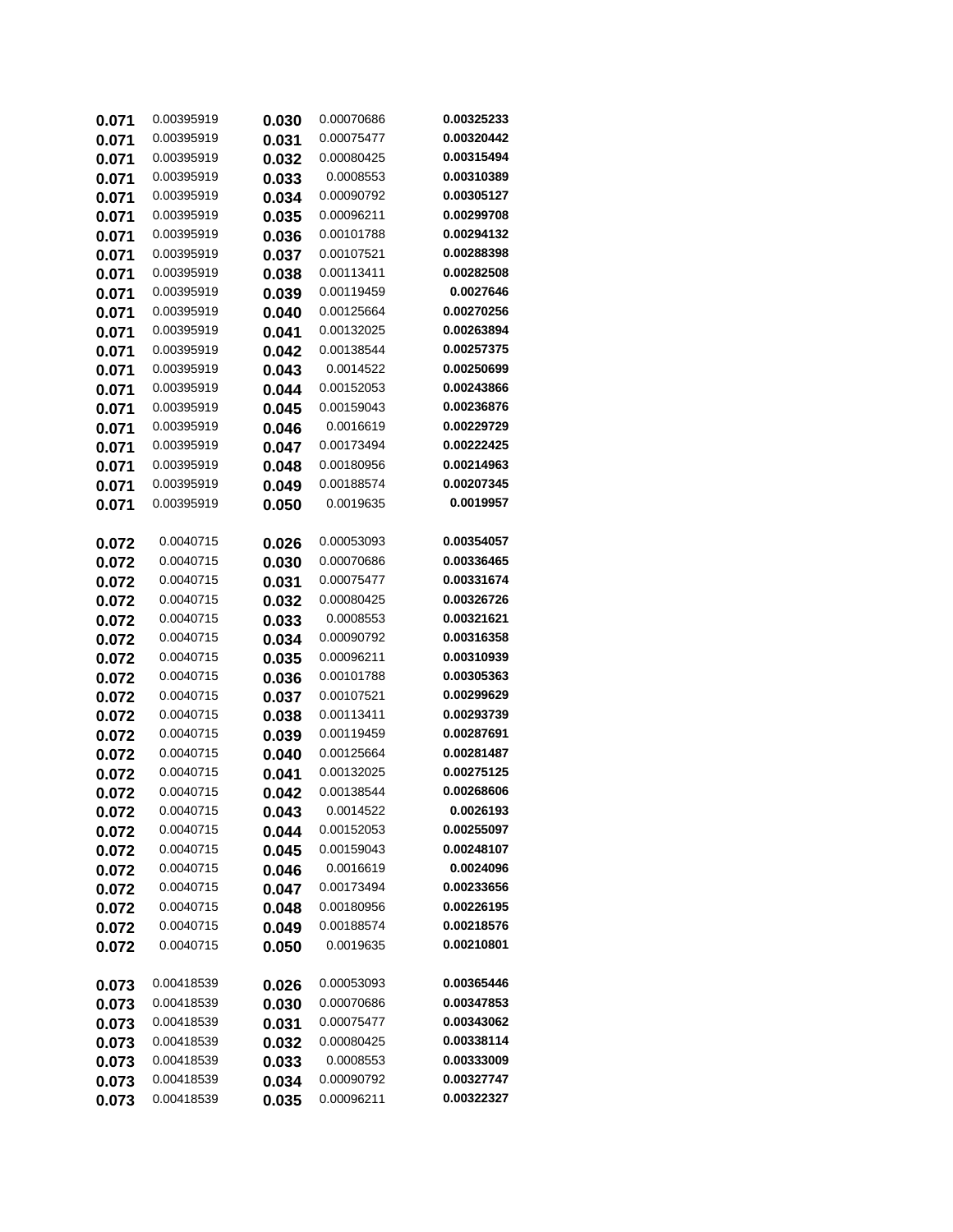| 0.073          | 0.00418539 | 0.036          | 0.00101788 | 0.00316751 |
|----------------|------------|----------------|------------|------------|
| 0.073          | 0.00418539 | 0.037          | 0.00107521 | 0.00311018 |
| 0.073          | 0.00418539 | 0.038          | 0.00113411 | 0.00305127 |
| 0.073          | 0.00418539 | 0.039          | 0.00119459 | 0.0029908  |
| 0.073          | 0.00418539 | 0.040          | 0.00125664 | 0.00292875 |
| 0.073          | 0.00418539 | 0.041          | 0.00132025 | 0.00286513 |
| 0.073          | 0.00418539 | 0.042          | 0.00138544 | 0.00279994 |
| 0.073          | 0.00418539 | 0.043          | 0.0014522  | 0.00273319 |
| 0.073          | 0.00418539 | 0.044          | 0.00152053 | 0.00266486 |
| 0.073          | 0.00418539 | 0.045          | 0.00159043 | 0.00259496 |
| 0.073          | 0.00418539 | 0.046          | 0.0016619  | 0.00252348 |
| 0.073          | 0.00418539 | 0.047          | 0.00173494 | 0.00245044 |
| 0.073          | 0.00418539 | 0.048          | 0.00180956 | 0.00237583 |
| 0.073          | 0.00418539 | 0.049          | 0.00188574 | 0.00229965 |
| 0.073          | 0.00418539 | 0.050          | 0.0019635  | 0.00222189 |
|                | 0.00430084 |                | 0.00053093 | 0.00376991 |
| 0.074<br>0.074 | 0.00430084 | 0.026<br>0.030 | 0.00070686 | 0.00359398 |
| 0.074          | 0.00430084 | 0.031          | 0.00075477 | 0.00354607 |
| 0.074          | 0.00430084 | 0.032          | 0.00080425 | 0.00349659 |
| 0.074          | 0.00430084 | 0.033          | 0.0008553  | 0.00344554 |
| 0.074          | 0.00430084 | 0.034          | 0.00090792 | 0.00339292 |
| 0.074          | 0.00430084 | 0.035          | 0.00096211 | 0.00333873 |
| 0.074          | 0.00430084 | 0.036          | 0.00101788 | 0.00328296 |
| 0.074          | 0.00430084 | 0.037          | 0.00107521 | 0.00322563 |
| 0.074          | 0.00430084 | 0.038          | 0.00113411 | 0.00316673 |
| 0.074          | 0.00430084 | 0.039          | 0.00119459 | 0.00310625 |
| 0.074          | 0.00430084 | 0.040          | 0.00125664 | 0.0030442  |
| 0.074          | 0.00430084 | 0.041          | 0.00132025 | 0.00298059 |
| 0.074          | 0.00430084 | 0.042          | 0.00138544 | 0.0029154  |
| 0.074          | 0.00430084 | 0.043          | 0.0014522  | 0.00284864 |
| 0.074          | 0.00430084 | 0.044          | 0.00152053 | 0.00278031 |
| 0.074          | 0.00430084 | 0.045          | 0.00159043 | 0.00271041 |
| 0.074          | 0.00430084 | 0.046          | 0.0016619  | 0.00263894 |
| 0.074          | 0.00430084 | 0.047          | 0.00173494 | 0.0025659  |
| 0.074          | 0.00430084 | 0.048          | 0.00180956 | 0.00249128 |
| 0.074          | 0.00430084 | 0.049          | 0.00188574 | 0.0024151  |
| 0.074          | 0.00430084 | 0.050          | 0.0019635  | 0.00233734 |
| 0.075          | 0.00441786 | 0.026          | 0.00053093 | 0.00388694 |
| 0.075          | 0.00441786 | 0.030          | 0.00070686 | 0.00371101 |
| 0.075          | 0.00441786 | 0.031          | 0.00075477 | 0.0036631  |
| 0.075          | 0.00441786 | 0.032          | 0.00080425 | 0.00361362 |
| 0.075          | 0.00441786 | 0.033          | 0.0008553  | 0.00356257 |
| 0.075          | 0.00441786 | 0.034          | 0.00090792 | 0.00350994 |
| 0.075          | 0.00441786 | 0.035          | 0.00096211 | 0.00345575 |
| 0.075          | 0.00441786 | 0.036          | 0.00101788 | 0.00339999 |
| 0.075          | 0.00441786 | 0.037          | 0.00107521 | 0.00334265 |
| 0.075          | 0.00441786 | 0.038          | 0.00113411 | 0.00328375 |
| 0.075          | 0.00441786 | 0.039          | 0.00119459 | 0.00322327 |
| 0.075          | 0.00441786 | 0.040          | 0.00125664 | 0.00316123 |
| 0.075          | 0.00441786 | 0.041          | 0.00132025 | 0.00309761 |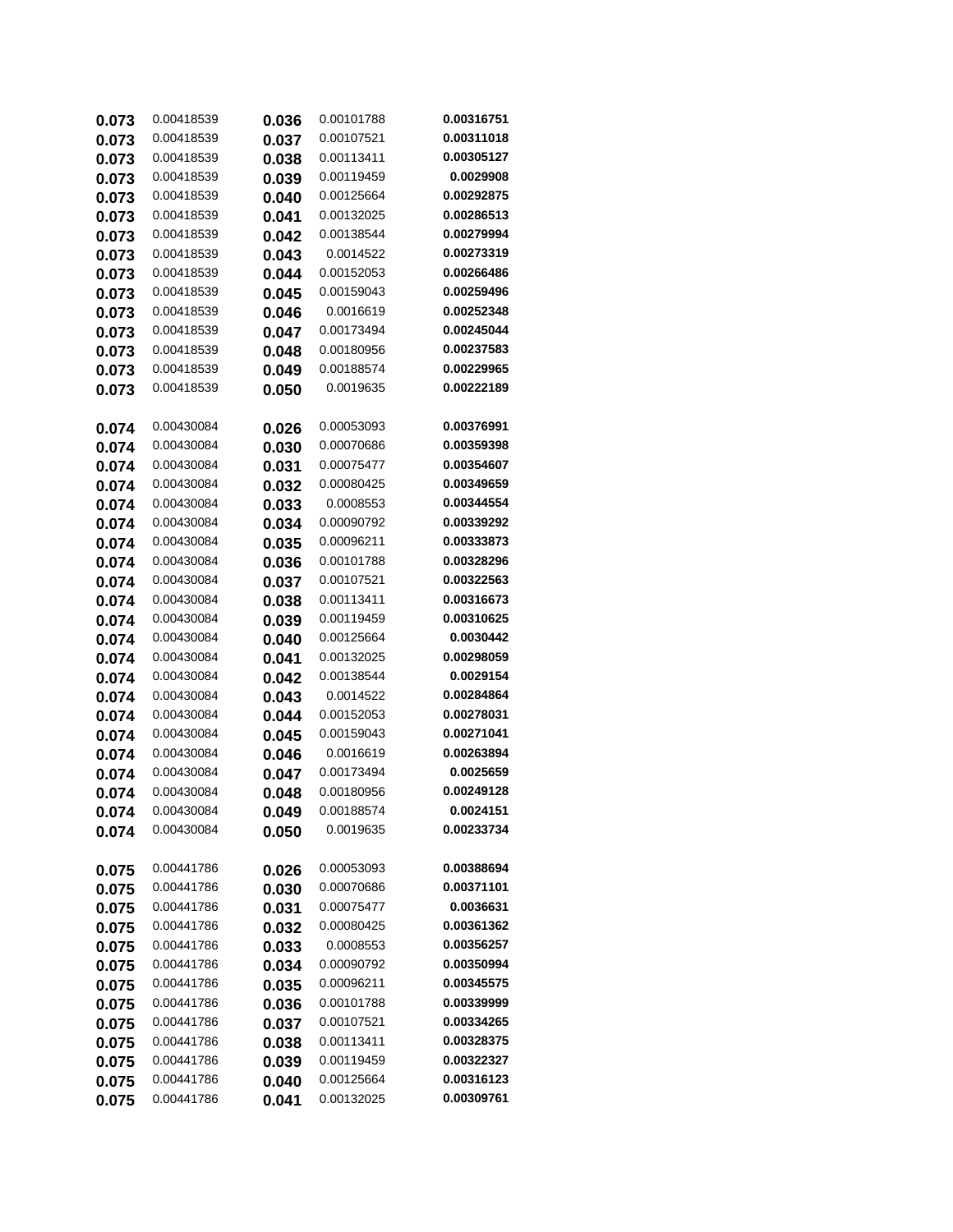| 0.075          | 0.00441786               | 0.042          | 0.00138544               | 0.00303242               |
|----------------|--------------------------|----------------|--------------------------|--------------------------|
| 0.075          | 0.00441786               | 0.043          | 0.0014522                | 0.00296566               |
| 0.075          | 0.00441786               | 0.044          | 0.00152053               | 0.00289733               |
| 0.075          | 0.00441786               | 0.045          | 0.00159043               | 0.00282743               |
| 0.075          | 0.00441786               | 0.046          | 0.0016619                | 0.00275596               |
| 0.075          | 0.00441786               | 0.047          | 0.00173494               | 0.00268292               |
| 0.075          | 0.00441786               | 0.048          | 0.00180956               | 0.00260831               |
| 0.075          | 0.00441786               | 0.049          | 0.00188574               | 0.00253212               |
| 0.075          | 0.00441786               | 0.050          | 0.0019635                | 0.00245437               |
| 0.076          | 0.00453646               | 0.026          | 0.00053093               | 0.00400553               |
| 0.076          | 0.00453646               | 0.030          | 0.00070686               | 0.0038296                |
| 0.076          | 0.00453646               | 0.031          | 0.00075477               | 0.00378169               |
| 0.076          | 0.00453646               | 0.032          | 0.00080425               | 0.00373221               |
| 0.076          | 0.00453646               | 0.033          | 0.0008553                | 0.00368116               |
| 0.076          | 0.00453646               | 0.034          | 0.00090792               | 0.00362854               |
| 0.076          | 0.00453646               | 0.035          | 0.00096211               | 0.00357435               |
| 0.076          | 0.00453646               | 0.036          | 0.00101788               | 0.00351858               |
| 0.076          | 0.00453646               | 0.037          | 0.00107521               | 0.00346125               |
| 0.076          | 0.00453646               | 0.038          | 0.00113411               | 0.00340234               |
| 0.076          | 0.00453646<br>0.00453646 | 0.039          | 0.00119459<br>0.00125664 | 0.00334187<br>0.00327982 |
| 0.076          | 0.00453646               | 0.040          | 0.00132025               | 0.00321621               |
| 0.076          | 0.00453646               | 0.041          | 0.00138544               | 0.00315102               |
| 0.076          | 0.00453646               | 0.042          | 0.0014522                | 0.00308426               |
| 0.076<br>0.076 | 0.00453646               | 0.043<br>0.044 | 0.00152053               | 0.00301593               |
| 0.076          | 0.00453646               | 0.045          | 0.00159043               | 0.00294603               |
| 0.076          | 0.00453646               | 0.046          | 0.0016619                | 0.00287456               |
| 0.076          | 0.00453646               | 0.047          | 0.00173494               | 0.00280152               |
| 0.076          | 0.00453646               | 0.048          | 0.00180956               | 0.0027269                |
| 0.076          | 0.00453646               | 0.049          | 0.00188574               | 0.00265072               |
| 0.076          | 0.00453646               | 0.050          | 0.0019635                | 0.00257296               |
| 0.077          | 0.00465663               | 0.026          | 0.00053093               | 0.0041257                |
| 0.077          | 0.00465663               | 0.030          | 0.00070686               | 0.00394977               |
| 0.077          | 0.00465663               | 0.031          | 0.00075477               | 0.00390186               |
| 0.077          | 0.00465663               | 0.032          | 0.00080425               | 0.00385238               |
| 0.077          | 0.00465663               | 0.033          | 0.0008553                | 0.00380133               |
| 0.077          | 0.00465663               | 0.034          | 0.00090792               | 0.00374871               |
| 0.077          | 0.00465663               | 0.035          | 0.00096211               | 0.00369451               |
| 0.077          | 0.00465663               | 0.036          | 0.00101788               | 0.00363875               |
| 0.077          | 0.00465663               | 0.037          | 0.00107521               | 0.00358142               |
| 0.077          | 0.00465663               | 0.038          | 0.00113411               | 0.00352251               |
| 0.077          | 0.00465663               | 0.039          | 0.00119459               | 0.00346204               |
| 0.077          | 0.00465663               | 0.040          | 0.00125664               | 0.00339999               |
| 0.077          | 0.00465663               | 0.041          | 0.00132025               | 0.00333637               |
| 0.077          | 0.00465663               | 0.042          | 0.00138544               | 0.00327118               |
| 0.077          | 0.00465663               | 0.043          | 0.0014522                | 0.00320442               |
| 0.077          | 0.00465663               | 0.044          | 0.00152053               | 0.00313609               |
| 0.077          | 0.00465663               | 0.045          | 0.00159043               | 0.00306619               |
| 0.077          | 0.00465663               | 0.046          | 0.0016619                | 0.00299472               |
| 0.077          | 0.00465663               | 0.047          | 0.00173494               | 0.00292168               |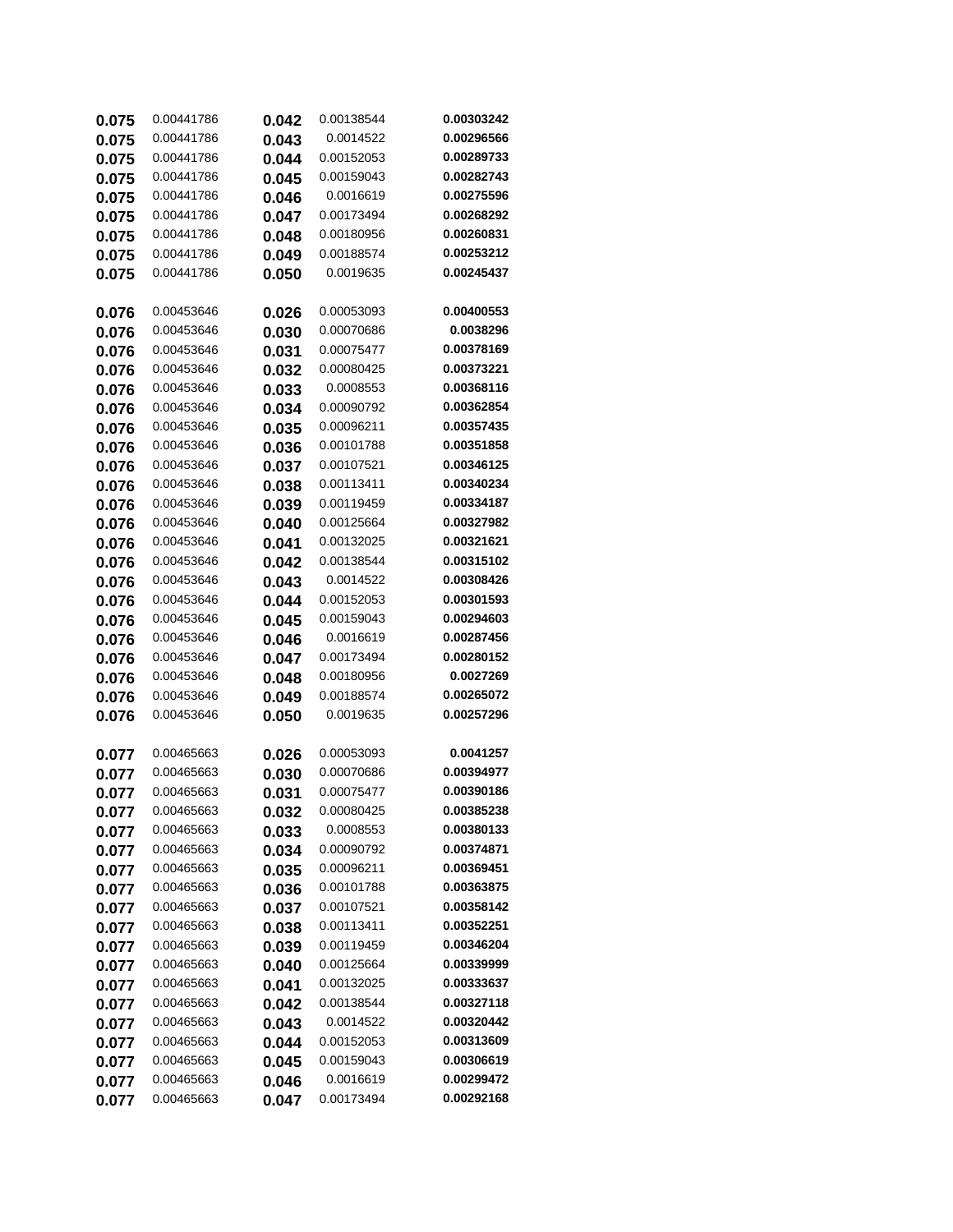| 0.077 | 0.00465663 | 0.048 | 0.00180956 | 0.00284707 |
|-------|------------|-------|------------|------------|
| 0.077 | 0.00465663 | 0.049 | 0.00188574 | 0.00277088 |
| 0.077 | 0.00465663 | 0.050 | 0.0019635  | 0.00269313 |
|       |            |       |            |            |
| 0.078 | 0.00477836 | 0.026 | 0.00053093 | 0.00424743 |
| 0.078 | 0.00477836 | 0.030 | 0.00070686 | 0.0040715  |
| 0.078 | 0.00477836 | 0.031 | 0.00075477 | 0.00402359 |
| 0.078 | 0.00477836 | 0.032 | 0.00080425 | 0.00397411 |
| 0.078 | 0.00477836 | 0.033 | 0.0008553  | 0.00392306 |
| 0.078 | 0.00477836 | 0.034 | 0.00090792 | 0.00387044 |
| 0.078 | 0.00477836 | 0.035 | 0.00096211 | 0.00381625 |
| 0.078 | 0.00477836 | 0.036 | 0.00101788 | 0.00376049 |
| 0.078 | 0.00477836 | 0.037 | 0.00107521 | 0.00370315 |
| 0.078 | 0.00477836 | 0.038 | 0.00113411 | 0.00364425 |
| 0.078 | 0.00477836 | 0.039 | 0.00119459 | 0.00358377 |
| 0.078 | 0.00477836 | 0.040 | 0.00125664 | 0.00352173 |
| 0.078 | 0.00477836 | 0.041 | 0.00132025 | 0.00345811 |
| 0.078 | 0.00477836 | 0.042 | 0.00138544 | 0.00339292 |
| 0.078 | 0.00477836 | 0.043 | 0.0014522  | 0.00332616 |
| 0.078 | 0.00477836 | 0.044 | 0.00152053 | 0.00325783 |
| 0.078 | 0.00477836 | 0.045 | 0.00159043 | 0.00318793 |
| 0.078 | 0.00477836 | 0.046 | 0.0016619  | 0.00311646 |
| 0.078 | 0.00477836 | 0.047 | 0.00173494 | 0.00304342 |
| 0.078 | 0.00477836 | 0.048 | 0.00180956 | 0.00296881 |
| 0.078 | 0.00477836 | 0.049 | 0.00188574 | 0.00289262 |
| 0.078 | 0.00477836 | 0.050 | 0.0019635  | 0.00281487 |
|       |            |       |            |            |
| 0.079 | 0.00490167 | 0.026 | 0.00053093 | 0.00437074 |
| 0.079 | 0.00490167 | 0.030 | 0.00070686 | 0.00419481 |
| 0.079 | 0.00490167 | 0.031 | 0.00075477 | 0.0041469  |
| 0.079 | 0.00490167 | 0.032 | 0.00080425 | 0.00409742 |
| 0.079 | 0.00490167 | 0.033 | 0.0008553  | 0.00404637 |
| 0.079 | 0.00490167 | 0.034 | 0.00090792 | 0.00399375 |
| 0.079 | 0.00490167 | 0.035 | 0.00096211 | 0.00393956 |
| 0.079 | 0.00490167 | 0.036 | 0.00101788 | 0.00388379 |
| 0.079 | 0.00490167 | 0.037 | 0.00107521 | 0.00382646 |
| 0.079 | 0.00490167 | 0.038 | 0.00113411 | 0.00376755 |
| 0.079 | 0.00490167 | 0.039 | 0.00119459 | 0.00370708 |
| 0.079 | 0.00490167 | 0.040 | 0.00125664 | 0.00364503 |
| 0.079 | 0.00490167 | 0.041 | 0.00132025 | 0.00358142 |
| 0.079 | 0.00490167 | 0.042 | 0.00138544 | 0.00351623 |
| 0.079 | 0.00490167 | 0.043 | 0.0014522  | 0.00344947 |
| 0.079 | 0.00490167 | 0.044 | 0.00152053 | 0.00338114 |
| 0.079 | 0.00490167 | 0.045 | 0.00159043 | 0.00331124 |
| 0.079 | 0.00490167 | 0.046 | 0.0016619  | 0.00323977 |
| 0.079 | 0.00490167 | 0.047 | 0.00173494 | 0.00316673 |
| 0.079 | 0.00490167 | 0.048 | 0.00180956 | 0.00309211 |
| 0.079 | 0.00490167 | 0.049 | 0.00188574 | 0.00301593 |
| 0.079 | 0.00490167 | 0.050 | 0.0019635  | 0.00293817 |
|       |            |       |            |            |
| 0.080 | 0.00502655 | 0.026 | 0.00053093 | 0.00449562 |
| 0.080 | 0.00502655 | 0.030 | 0.00070686 | 0.00431969 |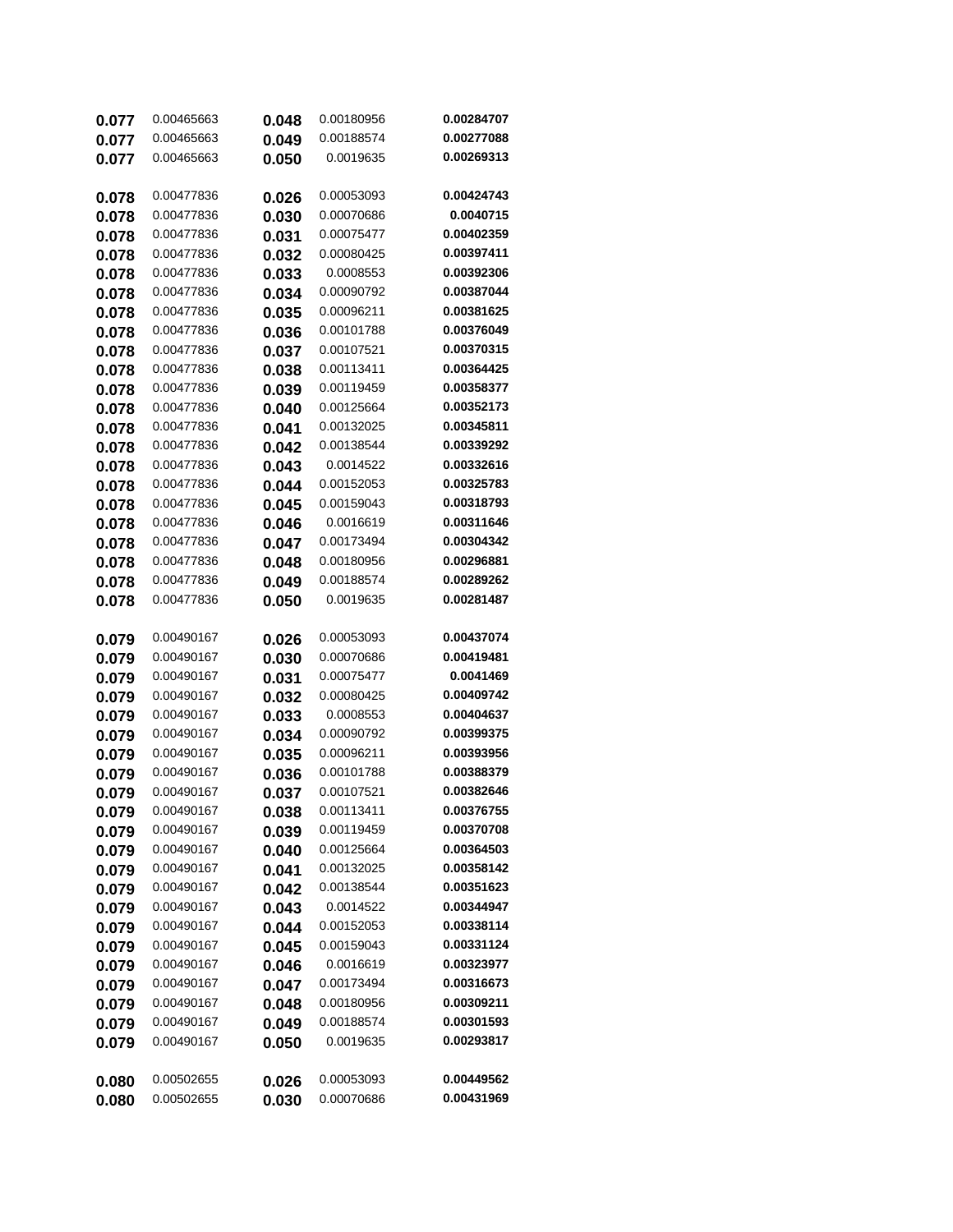| 0.00502655 | 0.031 | 0.00075477 | 0.00427178 |
|------------|-------|------------|------------|
| 0.00502655 | 0.032 | 0.00080425 | 0.0042223  |
| 0.00502655 | 0.033 | 0.0008553  | 0.00417125 |
| 0.00502655 | 0.034 | 0.00090792 | 0.00411863 |
| 0.00502655 | 0.035 | 0.00096211 | 0.00406444 |
| 0.00502655 | 0.036 | 0.00101788 | 0.00400867 |
| 0.00502655 | 0.037 | 0.00107521 | 0.00395134 |
| 0.00502655 | 0.038 | 0.00113411 | 0.00389243 |
| 0.00502655 | 0.039 | 0.00119459 | 0.00383196 |
| 0.00502655 | 0.040 | 0.00125664 | 0.00376991 |
| 0.00502655 | 0.041 | 0.00132025 | 0.00370629 |
| 0.00502655 | 0.042 | 0.00138544 | 0.00364111 |
| 0.00502655 | 0.043 | 0.0014522  | 0.00357435 |
| 0.00502655 | 0.044 | 0.00152053 | 0.00350602 |
| 0.00502655 | 0.045 | 0.00159043 | 0.00343612 |
| 0.00502655 | 0.046 | 0.0016619  | 0.00336465 |
| 0.00502655 | 0.047 | 0.00173494 | 0.0032916  |
| 0.00502655 | 0.048 | 0.00180956 | 0.00321699 |
| 0.00502655 | 0.049 | 0.00188574 | 0.00314081 |
| 0.00502655 | 0.050 | 0.0019635  | 0.00306305 |
|            |       |            |            |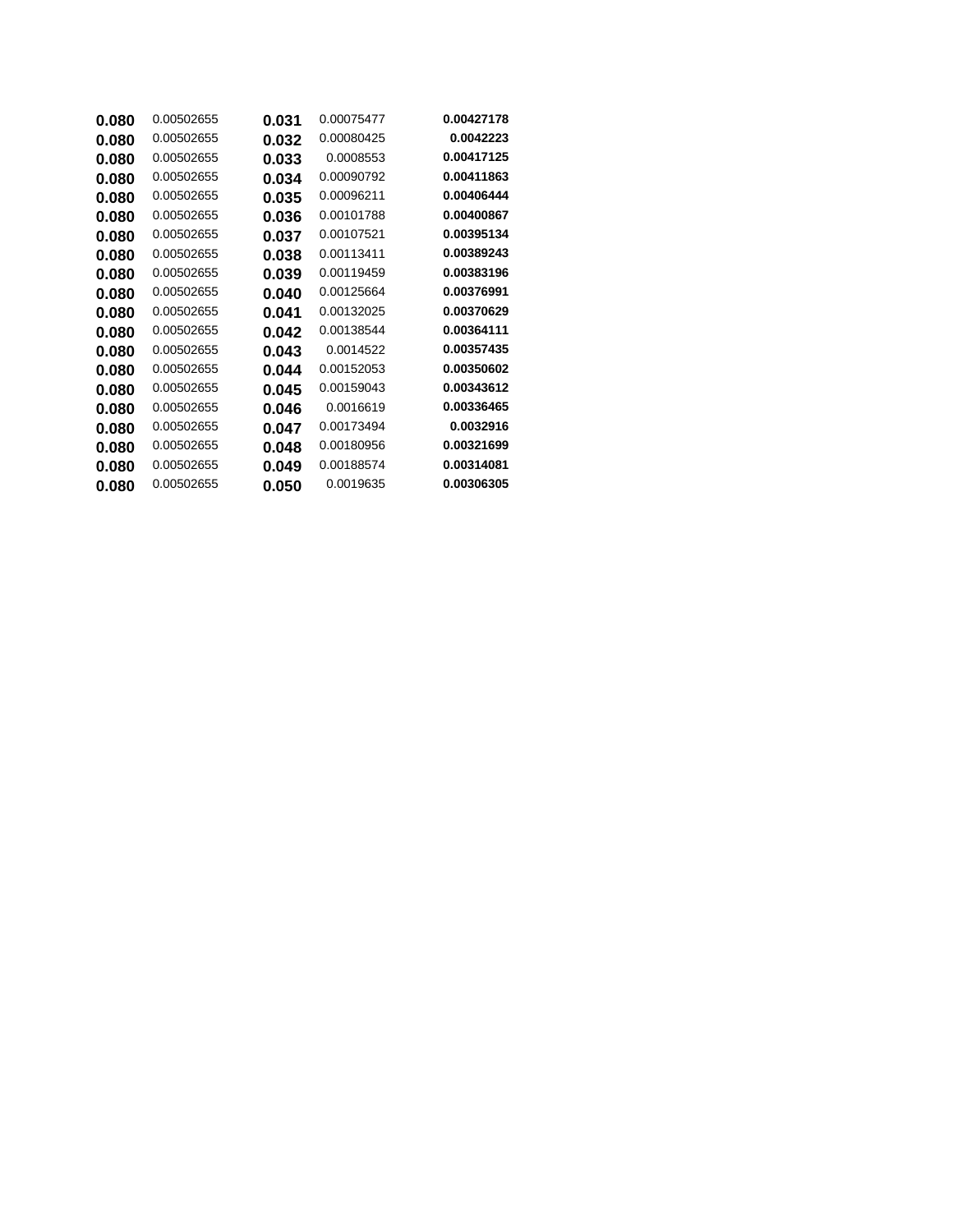## **Figure 3: Secondary Metering Rods Listed Rich to Lean**

|                        |         |            | Tip    |
|------------------------|---------|------------|--------|
| Code                   | P/N     | Dia of Tip | Length |
| BV                     | 7040724 | 0.0300     | S      |
| CВ                     | 7042335 | 0.0300     | S      |
| CC                     | 7042356 | 0.0303     | M      |
| DC                     | 7047816 | 0.0303     | M      |
| <b>BY</b>              | 7040856 | 0.0320     | M      |
| CF                     | 7044775 | 0.0340     | M      |
| DG                     | 7048890 | 0.0340     | M      |
| АX                     | 7033549 | 0.0400     | S      |
| BB                     | 7034335 | 0.0400     | S      |
| <b>BF</b>              | 7034400 | 0.0400     | S      |
| BG                     | 7034822 | 0.0400     | M      |
| <b>BH</b>              | 7035916 | 0.0400     | M      |
| <b>BJ</b>              | 7036077 | 0.0400     | S      |
| BK                     | 7037295 | 0.0400     | S      |
| <b>BM</b>              | 7037744 | 0.0400     | M      |
| <b>BP</b>              | 7038034 | 0.0400     | S      |
| <b>BW</b>              | 7040767 | 0.0400     | M      |
| CA                     | 7042304 | 0.0400     | M      |
| CJ                     | 7045780 | 0.0400     | S      |
| <b>CM</b>              | 7045840 | 0.0400     | M      |
| $\overline{\text{CS}}$ | 7045924 | 0.0400     | S      |
| BE                     | 7034377 | 0.0413     | S      |
| BL                     | 7037733 | 0.0413     | S      |
| <b>BN</b>              | 7036671 | 0.0413     | S      |
| <b>CE</b>              | 7043771 | 0.0413     | L      |
| <b>CY</b>              | 7046004 | 0.0443     | M      |
| DA                     | 7046010 | 0.0443     | M      |
| AD                     | 7033772 | 0.0450     | S      |
| AH                     | 7033812 | 0.0530     | M      |
| AU                     | 7033655 | 0.0530     | L      |
| <b>CK</b>              | 7045781 | 0.0530     | L      |
| <b>CV</b>              | 7045984 | 0.0530     | L      |
| <b>BU</b>              | 7040725 | 0.0550     | S      |
| CR                     | 7045923 | 0.0550     | S      |
| AJ                     | 7033628 | 0.0570     | М      |
| AK                     | 7033104 | 0.0570     | S      |
| AL                     | 7033680 | 0.0570     | S      |
| AP                     | 7033981 | 0.0570     | М      |
| AR                     | 7033171 | 0.0570     | S      |
| AV                     | 7033182 | 0.0570     | M      |
| AY                     | 7033830 | 0.0570     | L      |
| AΖ                     | 7033889 | 0.0570     | L      |
| BA                     | 7034337 | 0.0570     | S      |
| ΒZ                     | 7042300 | 0.0570     | L      |
| CD                     | 7042719 | 0.0570     | L      |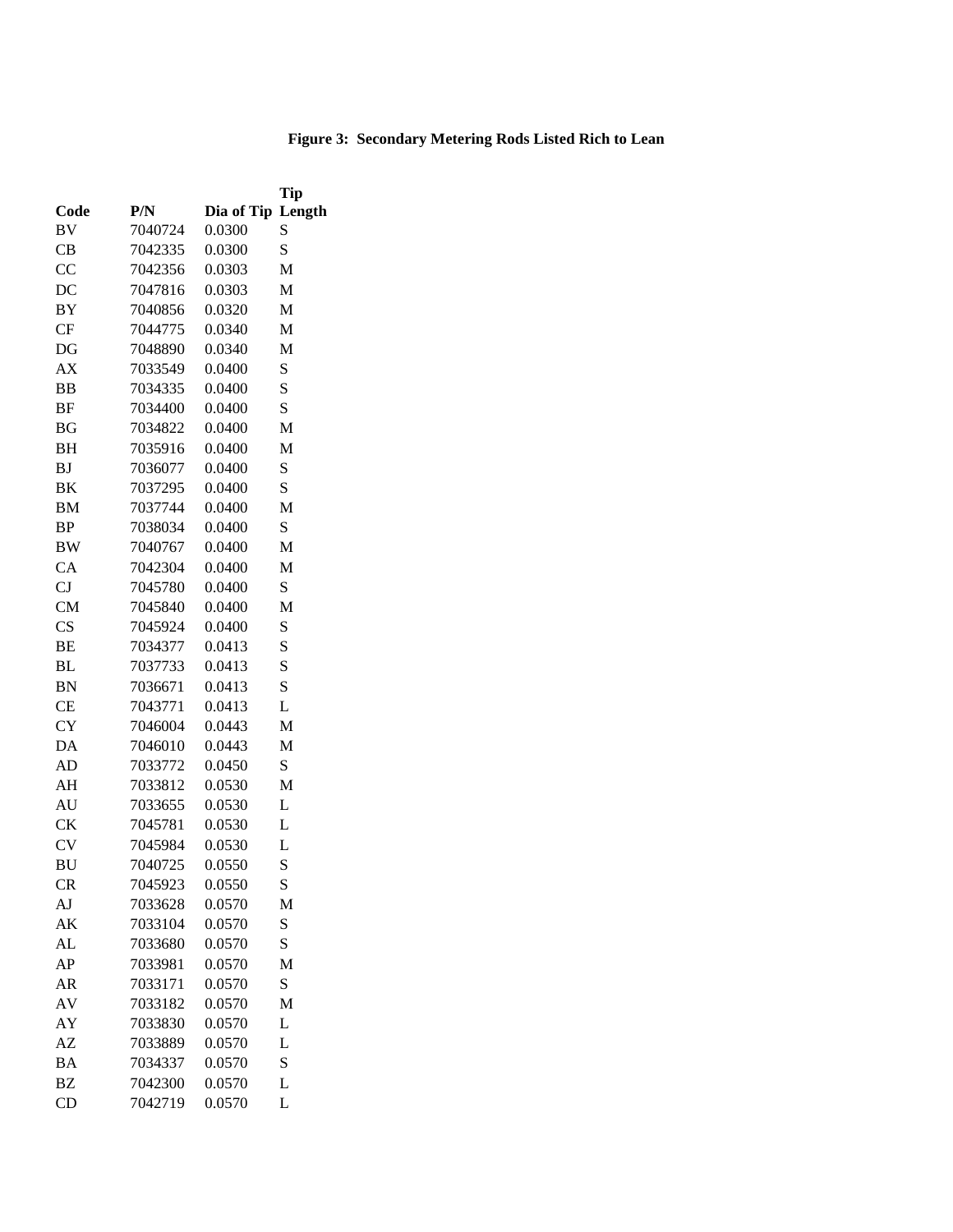| <b>CH</b> | 7045779  | 0.0570 | S |
|-----------|----------|--------|---|
| <b>CN</b> | 7045841  | 0.0570 | S |
| CP        | 7045842  | 0.0570 | S |
| <b>CX</b> | 7045985  | 0.0570 | L |
| <b>BD</b> | 7034365  | 0.0580 | M |
| <b>BC</b> | 7034300  | 0.0584 | S |
| <b>BT</b> | 7040601  | 0.0600 | M |
| AT        | 7033658  | 0.0670 | L |
| CL        | 7045782  | 0.0670 | L |
| DL        | 7048892  | 0.0690 | S |
| AN        | 7034320  | 0.0700 | S |
| <b>BX</b> | 7040797  | 0.0700 | S |
| $DB$      | 7047806  | 0.0700 | S |
| AS        | 7045778  | 0.0777 | M |
| CG        | 7045778  | 0.0777 | M |
| <b>CT</b> | 7045983  | 0.0777 | M |
| DE        | 7048092  | 0.0877 | M |
| <b>BR</b> | 7038910  | 0.0900 | L |
| AW        | 7033194  | 0.0908 | M |
| <b>BS</b> | 7038911  | 0.0950 | L |
| <b>CZ</b> | 7045986  | 0.0950 | L |
| DD        | 7048091  | 0.1050 | L |
| DF        | 7048512  |        |   |
| DH        | 7048992  |        |   |
| DK        | 7048919  |        |   |
| DM        | 17050221 |        |   |
| DN        | 17053703 |        |   |
| DP        | 17053531 |        |   |
| <b>DR</b> | 17053659 |        |   |
| DS        | 17056618 |        |   |
| DU        | 17059952 |        |   |
|           |          |        |   |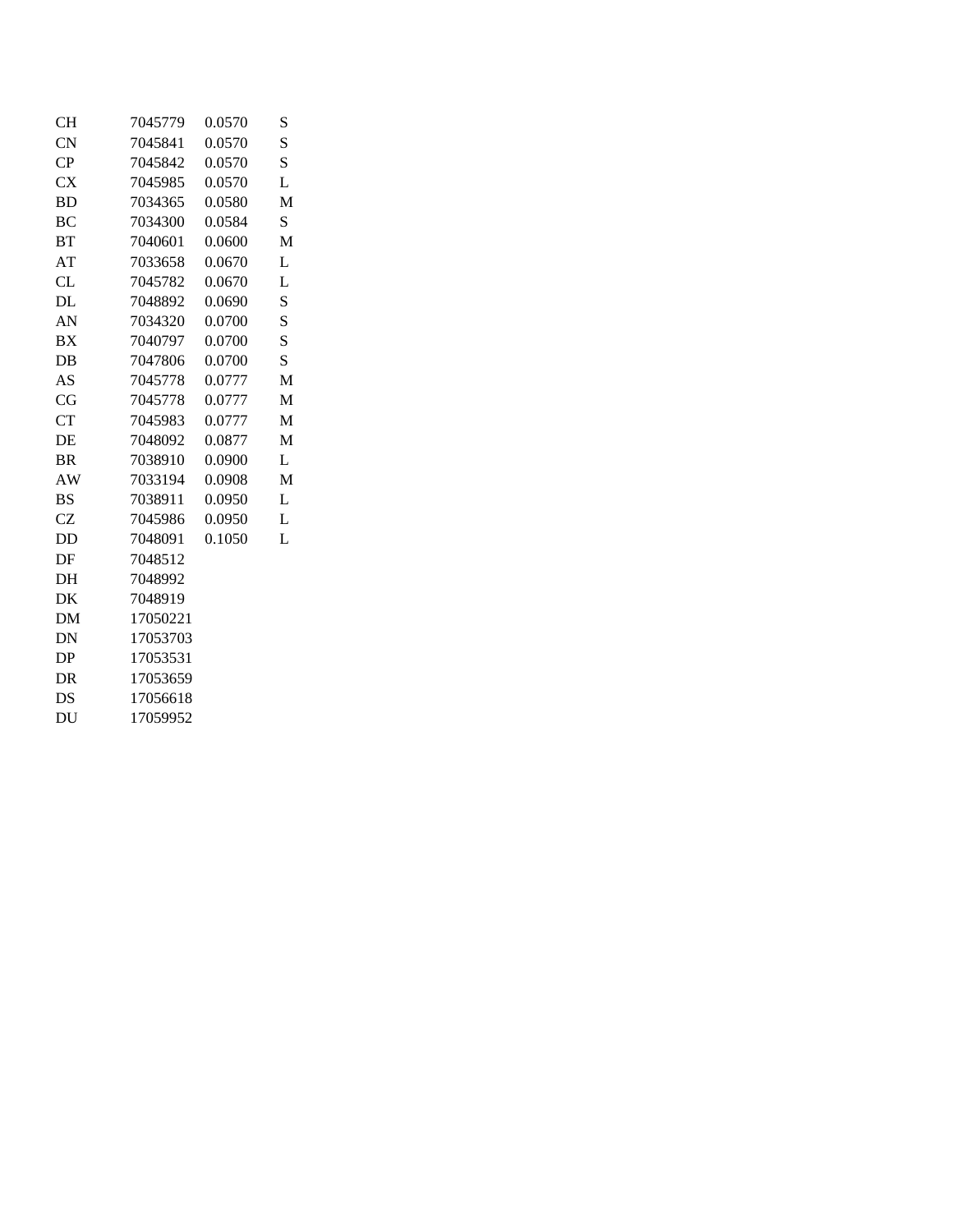#### **Technical Procedure #1:**

To pop the top off a Q-Jet, proceed as follows:

1. Remove the air cleaner stud.

2. Using a hammer and a small pin punch or a small finish nail, tap the roll pin holding the accelerator pump lever to the top of the carb in towards the choke horn wall. Don't tap the roll pin all the way up against the wall - leave just a slight gap so you can later get a screwdriver blade in behind it to pry it back again. Remove the accel pump lever.

3. Remove the single screw holding the secondary rod hanger to the top of the carb and remove the hanger with the secondary rods. 4. If you have a later-model Q-Jet with a choke vacuum break diaphragm that is attached to the passsenger side of the carb with two screws up high, remove the two screws and remove the vacuum break and its connecting rod. If your vacuum break is pressed into a bracket that is not attached with 2 screws up high, leave it alone.

5. Remove the choke connecting rod. There are 2 types: One type has a clip holding it to the choke lever. Remove the clip, disengage the rod from the upper lever, then twist/rotate the rod to disengage it from the lower lever inside the carb. Later model carbs have a single screw holding the upper lever to the choke shaft. On this type, remove the screw, remove the lever, and remove the choke rod by twisting/rotating it to release it from the lower lever inside the carb.

6. Remove the (2) 1/2" head bolts at the front of the carb.

7. Remove the 9 top attach screws: Two long screws in the very back; a screw on either side of the secondary airvalves; two screws just forward of the secondary airvalves; two screws just inside the choke air horn right at each primary discharge nozzle, and a single screw center front. If the carb has the stock screws in it, the two screws inside the air horn are designed to be too big to drop down into the intake manifold. But many aftermerket screws can, in fact, drop through the carb and go into the intake. Once you have loosned these two screws, use a pair of needle nosed pliers to carefully lift them out and make sure they don't drop.

8. Lift the top of the carb straight up until it clears the accelerator pump and until the air bleed tubes clear the gasket. If you have a non-removable vacuum break diaphragm, cock the top over to the side to disengage the secondary airvalve rod.

9. Remove the gasket by carefully freeing it from the power piston/primary metering rod hanger.

10. Remove the accelerator pump.

11. Remove the power piston/primary metering rod hanger by pushing it down against its spring pressure and "flicking" it off your fingernail so it pops up. A couple of flicks will disengage the locking collar from the casting, and the assembly can be removed.

12. Remove the phenolic float bowl filler.

13. Remove the float and needle as an assembly.

14. Remove the main jets.

The rods and the jets are stamped with their sizes.

Only trick for re-assembly:

1. When installing the power piston, take care to fish around until the rods drop down into the jets and the power piston works smoothly. Gently push the piston nylon locking collar back into the carb casting. I've seen people not get the rods into the jets, and simply smash the top of the carb down onto the piston/rod assembly. Obviously, this will bend the rods.

Once you have the top back on, installing the choke linkage rod is considered the only "tricky" part. There is a short lever arm down inside the carb, and this arm has a hole in its end. This arm is very easy to see when you have the top off the carb, so I recommend that novices take a look at it and its orientation/function while they have the top off the carb. With the top off, take the choke rod and practice installing/engaging it in this lower lever until you get the knack of rotating the rod slightly to engage it in the hole in the lever.

Once you have the top back on (taking care not to overtighten screws and bolts), activate the choke linkage on the outside of the carb to move this lever arm to its furthest "up" position. You can just barely see it if you look down the carb. Now, insert the choke rod down into the carb, with the rod rotated slightly. Engage the hole in the lever arm at this angle, and once you've hooked the arm, rotate the rod to fully engage it.

Install the accelerator pump lever to the top of the carb. Insert a finish nail or a small pin punch through the roll pin hole to assure that it's aligned, and then use a small screwdriver to pry the roll pin back through the lever.

Install the secondary metering rods with the hanger.

NOTE: If you're going to be doing several jet changes, you do not need to attach the choke linkage rod to run the car. Leave the rod off until you're complete.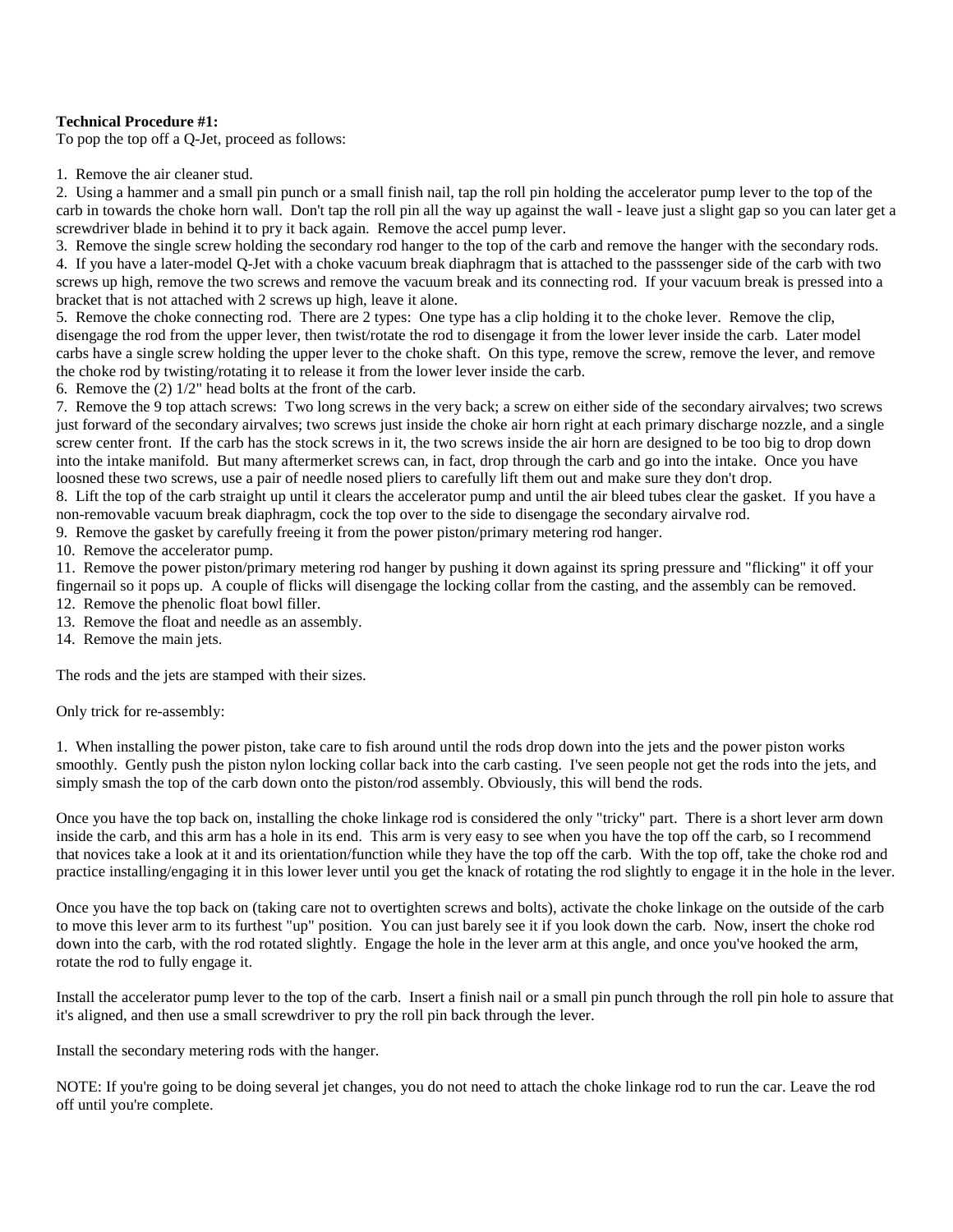#### **Technical Procedure #2**

To adjust a Q-Jet with an adjustable Power Piston, proceed as follows:

The Q-Jet uses a power piston with metering rods to lean out the fuel mixture at cruise and at idle, and to richen up the mixture at wide open throttle (WOT). When engine vacuum is high, the power piston is pulled down into the carb against spring pressure, and this inserts the "fat" part of the primary metering rods into the jets for a lean, crisp, economical fuel mixture. When engine vacuum is lost, such as occurs under high power settings, the piston pops up from the spring pressure, and the "skinny" part of the primary rod is all that remains in the jet. This increases the metering area of the jet and richens up the fuel mixture for good power and performance.

Late '70s Q-Jets have an externally-accessible adjustment screw (through a small hole in the carb air horn) for adjustment of the power piston height. Many people refer to this as the "mixture screw" on a Q-Jet. Over the years, people have screwed these adjustment screws every way possible in an attempt to "tune" the carbs, and I now frequently see people asking about what the "spec" is for this adjustment. Fact is, there is none. But here's how you can get your carb set up so it'll run right again.

You will need to take the air horn (the "top" of the carb) off in order to get this set up properly. See "Technical Procedure #1" this paper for the step-by-step on doing this.

The adjustment screw for the power piston height is located down inside a small bore adjacent to the power piston. You can turn the flat adjustment screw with a pair of needle nosed pliers.

Note that the adjustment screw only adjusts and limits how far DOWN the power piston can go. There is no "up" limit on the piston that is adjustable. In other words, the screw sets the maximum depth that the rods engage into the jets at cruise and at idle. The intent of the adjustment is to assure that the "fat" part of the rod is fully inserted into the metering orifice of the jet under these conditions. If it's set too shallow, with the skinny power tip portion of the rod in the jet, the mixture will be too rich. If it's set too deep, the mixture will stay too lean as the engine gets into its power curve. We want to set the height so that the rod is fully inserted in the jet at cruise, but not set too deep.

To do this, you need a pair of calipers. Dial calipers are nice, but I use an old pair of vernier calipers. With the top off the carb, remove the power piston, remove one of the main metering rods, and remove one main metering jet. Lay the jet and the rod side by side on your workbench, and align the rod with the jet such that the top "step" in the rod (the step-up from the fat metering part of the rod to the main shaft of the rod) is aligned next to the bottom of the upper "lip" of the main jet (see Figure bellow) Note that I have given a "range" for this measurement: lining the rod up with the lower edge of the lip is the "max engagement" depth. Lining it up at the mid-point of the lip is the "min engagement" depth. If the rod is in this range, the resultant jetting will be correct. Now, measure the distance from the top surface of the jet to the very top of the rod. Record this number.

Re-install the jet, the rod, and the power piston into the carb. Press down on the power piston until it seats. Using the calipers, measure the distance from the tip top of the main metering rod to the top surface of the jet and adjust the adjustment screw until you obtain the measurement you recorded earlier.

This measurement assures that the rod is fully inserted in the jet at cruise, and this will give you correct, excellent performance.